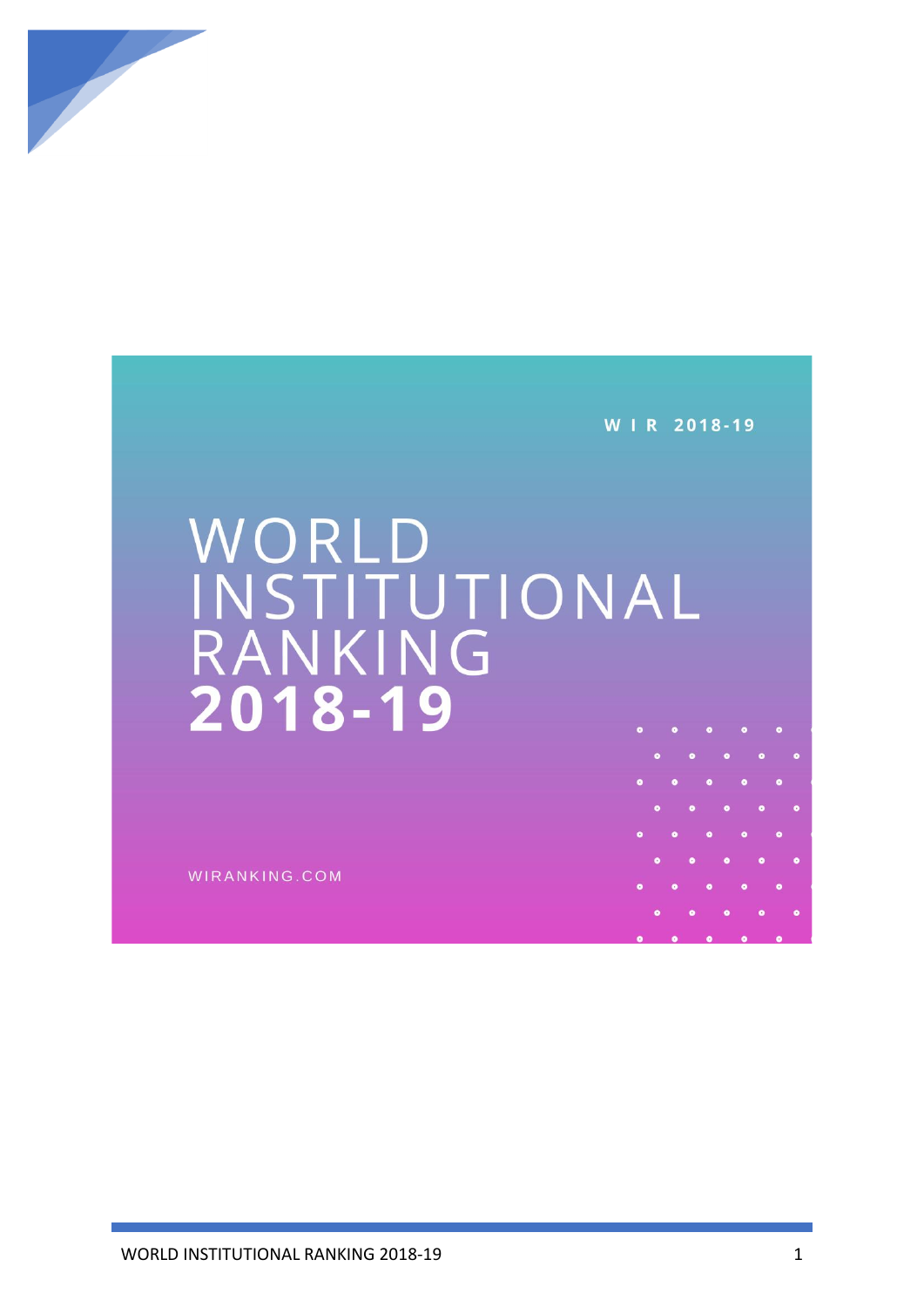| World<br>Ranking | Institution                                 | Location          |
|------------------|---------------------------------------------|-------------------|
| $\mathbf{1}$     | Harvard University                          | <b>USA</b>        |
| $\overline{2}$   | <b>Stanford University</b>                  | <b>USA</b>        |
| 3                | University of Oxford                        | United<br>Kingdom |
| $\overline{4}$   | University of Cambridge                     | United<br>Kingdom |
| 5                | University of Toronto                       | Canada            |
| 6                | Johns Hopkins University                    | <b>USA</b>        |
| 7                | University of Washington - Seattle          | <b>USA</b>        |
| 8                | University of California, Berkeley          | <b>USA</b>        |
| 9                | University of Michigan, Ann Arbor           | <b>USA</b>        |
| 10               | University College London                   | United<br>Kingdom |
| 11               | University of California, Los Angeles       | <b>USA</b>        |
| 12               | Columbia University                         | <b>USA</b>        |
| 13               | University of Tokyo                         | Japan             |
| 14               | Sorbonne University                         | France            |
| 15               | Massachusetts Institute of Technology       | <b>USA</b>        |
| 16               | University of Pennsylvania                  | <b>USA</b>        |
| 17               | University of California, San Diego         | <b>USA</b>        |
| 18               | Cornell University                          | <b>USA</b>        |
| 19               | Imperial College London                     | United<br>Kingdom |
| 20               | Yale University                             | <b>USA</b>        |
| 21               | University of Copenhagen                    | Denmark           |
| 22               | University of California, San Francisco     | <b>USA</b>        |
| 23               | University of Chicago                       | <b>USA</b>        |
| 24               | Duke University                             | <b>USA</b>        |
| 25               | University of Minnesota Twin Cities         | <b>USA</b>        |
| 26               | University of Wisconsin-Madison             | <b>USA</b>        |
| 27               | University of British Columbia              | Canada            |
| 28               | Kyoto University                            | Japan             |
| 29               | University of California, Davis             | <b>USA</b>        |
| 30               | University of Pittsburgh                    | <b>USA</b>        |
| 31               | University of North Carolina at Chapel Hill | <b>USA</b>        |
| 32               | <b>Ohio State University</b>                | <b>USA</b>        |
| 33               | <b>ETH Zurich</b>                           | Switzerland       |
| 34               | Pennsylvania State University               | <b>USA</b>        |
| 35               | Northwestern University                     | <b>USA</b>        |
| 36               | University of Melbourne                     | Australia         |
|                  |                                             |                   |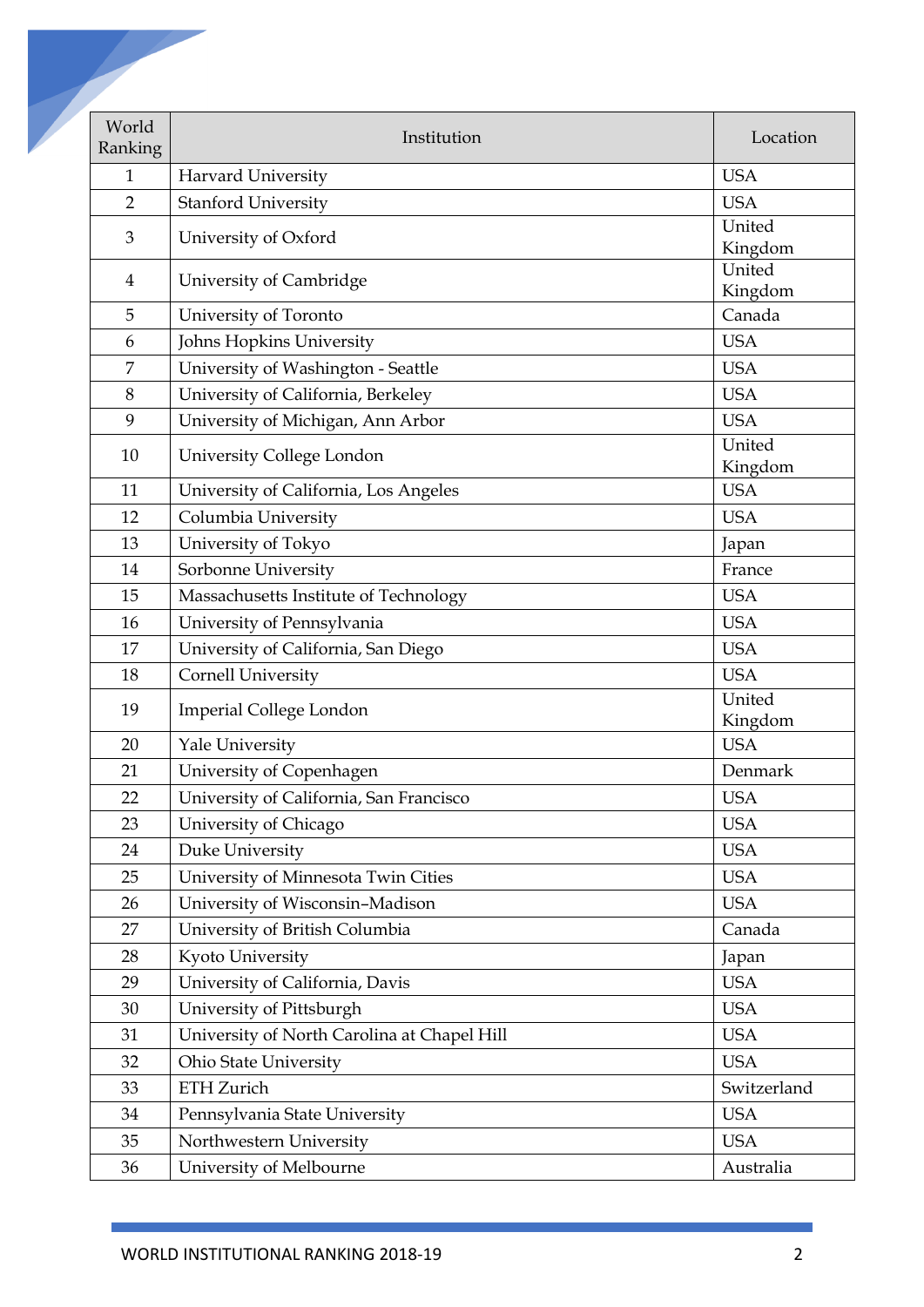| 37 | Ludwig Maximilian University of Munich     | Germany           |
|----|--------------------------------------------|-------------------|
| 38 | McGill University                          | Canada            |
| 39 | University of Sydney                       | Australia         |
| 40 | New York University                        | <b>USA</b>        |
| 41 | University of Edinburgh                    | United            |
|    |                                            | Kingdom           |
| 42 | Washington University in St. Louis         | <b>USA</b>        |
| 43 | University of Queensland                   | Australia         |
| 44 | Peking University                          | China             |
| 45 | Karolinska Institute                       | Sweden            |
| 46 | University of Manchester                   | United<br>Kingdom |
| 47 | Heidelberg University                      | Germany           |
| 48 | Utrecht University                         | Netherlands       |
| 49 | Tsinghua University                        | China             |
| 50 | University of Illinois at Urbana-Champaign | <b>USA</b>        |
| 51 | University of Zurich                       | Switzerland       |
| 52 | University of Florida                      | <b>USA</b>        |
| 53 | University of Texas at Austin              | <b>USA</b>        |
| 54 | National University of Singapore           | Singapore         |
| 55 | <b>KU</b> Leuven                           | Belgium           |
| 56 | Rutgers University-New Brunswick           | <b>USA</b>        |
| 57 | Free University of Berlin                  | Germany           |
| 58 | University of Maryland, College Park       | <b>USA</b>        |
| 59 | University of Barcelona                    | Spain             |
| 60 | California Institute of Technology         | <b>USA</b>        |
| 61 | Osaka University                           | Japan             |
| 62 | Humboldt University of Berlin              | Germany           |
| 63 | Vanderbilt University                      | <b>USA</b>        |
| 64 | University of Arizona                      | <b>USA</b>        |
| 65 | <b>Emory University</b>                    | <b>USA</b>        |
| 66 | Monash University                          | Australia         |
| 67 | University of Helsinki                     | Finland           |
| 68 | Aarhus University                          | Denmark           |
| 69 | University of Amsterdam                    | Netherlands       |
| 70 | Aix-Marseille University                   | France            |
| 71 | <b>Grenoble Alpes University</b>           | France            |
| 72 | <b>Boston University</b>                   | <b>USA</b>        |
| 73 | Seoul National University                  | South Korea       |
| 74 | University of São Paulo                    | <b>Brazil</b>     |
| 75 | Paris Diderot University                   | France            |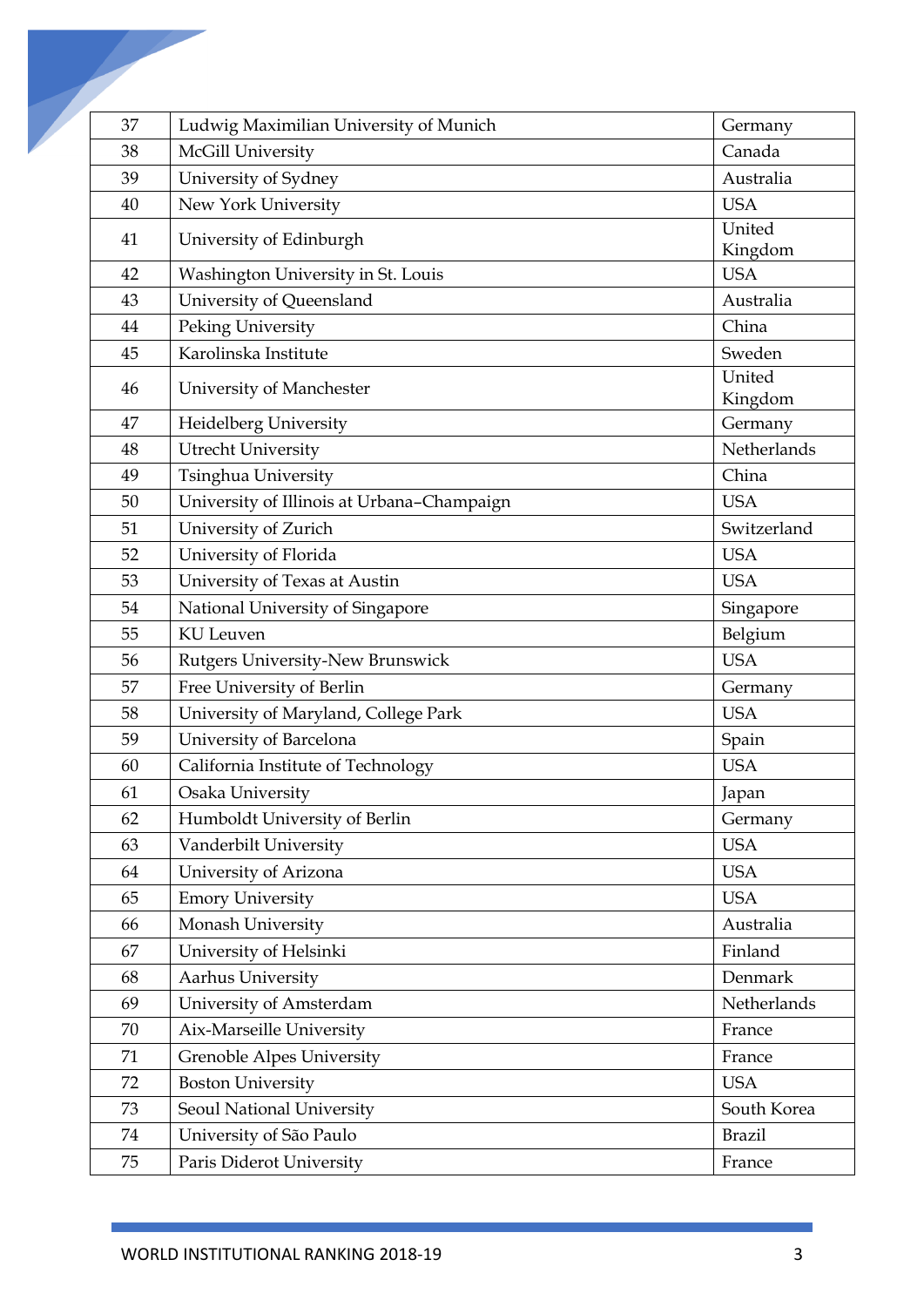| 76  | King's College London                         | United            |
|-----|-----------------------------------------------|-------------------|
|     |                                               | Kingdom           |
| 77  | Uppsala University                            | Sweden            |
| 78  | Princeton University                          | <b>USA</b>        |
| 79  | University of Alberta                         | Canada            |
| 80  | University of Montreal                        | Canada            |
| 81  | University of Colorado Boulder                | <b>USA</b>        |
| 82  | <b>Ghent University</b>                       | Belgium           |
| 83  | Technical University of Munich                | Germany           |
| 84  | University of Bristol                         | United<br>Kingdom |
| 85  | University of Utah                            | <b>USA</b>        |
| 86  | University of Southern California             | <b>USA</b>        |
| 87  | University of California, Irvine              | <b>USA</b>        |
| 88  | Leiden University                             | Netherlands       |
| 89  | <b>Baylor College of Medicine</b>             | <b>USA</b>        |
| 90  | Purdue University, West Lafayette             | <b>USA</b>        |
| 91  | University of Paris-Sud                       | France            |
| 92  | University of Groningen                       | Netherlands       |
| 93  | University of Oslo                            | Norway            |
| 94  | <b>Lund University</b>                        | Sweden            |
| 95  | Radboud University Nijmegen                   | Netherlands       |
| 96  | Texas A&M University, College Station         | <b>USA</b>        |
| 97  | Shanghai Jiao Tong University                 | China             |
| 98  | University of New South Wales                 | Australia         |
| 99  | VU University Amsterdam                       | Netherlands       |
| 100 | Tohoku University                             | Japan             |
| 101 | Erasmus University Rotterdam                  | Netherlands       |
| 102 | University of Texas MD Anderson Cancer Center | <b>USA</b>        |
| 103 | University of Geneva                          | Switzerland       |
| 104 | University of Chinese Academy of Sciences     | China             |
| 105 | Tel Aviv University                           | Israel            |
| 106 | University of Padua                           | Italy             |
| 107 | <b>Fudan University</b>                       | China             |
| 108 | University of Virginia                        | <b>USA</b>        |
| 109 | University of Southampton                     | United<br>Kingdom |
| 110 | <b>Australian National University</b>         | Australia         |
| 111 | Michigan State University                     | <b>USA</b>        |
| 112 | Sapienza University of Rome                   | Italy             |
| 113 | University of Iowa                            | <b>USA</b>        |
| 114 | Zhejiang University                           | China             |
|     |                                               |                   |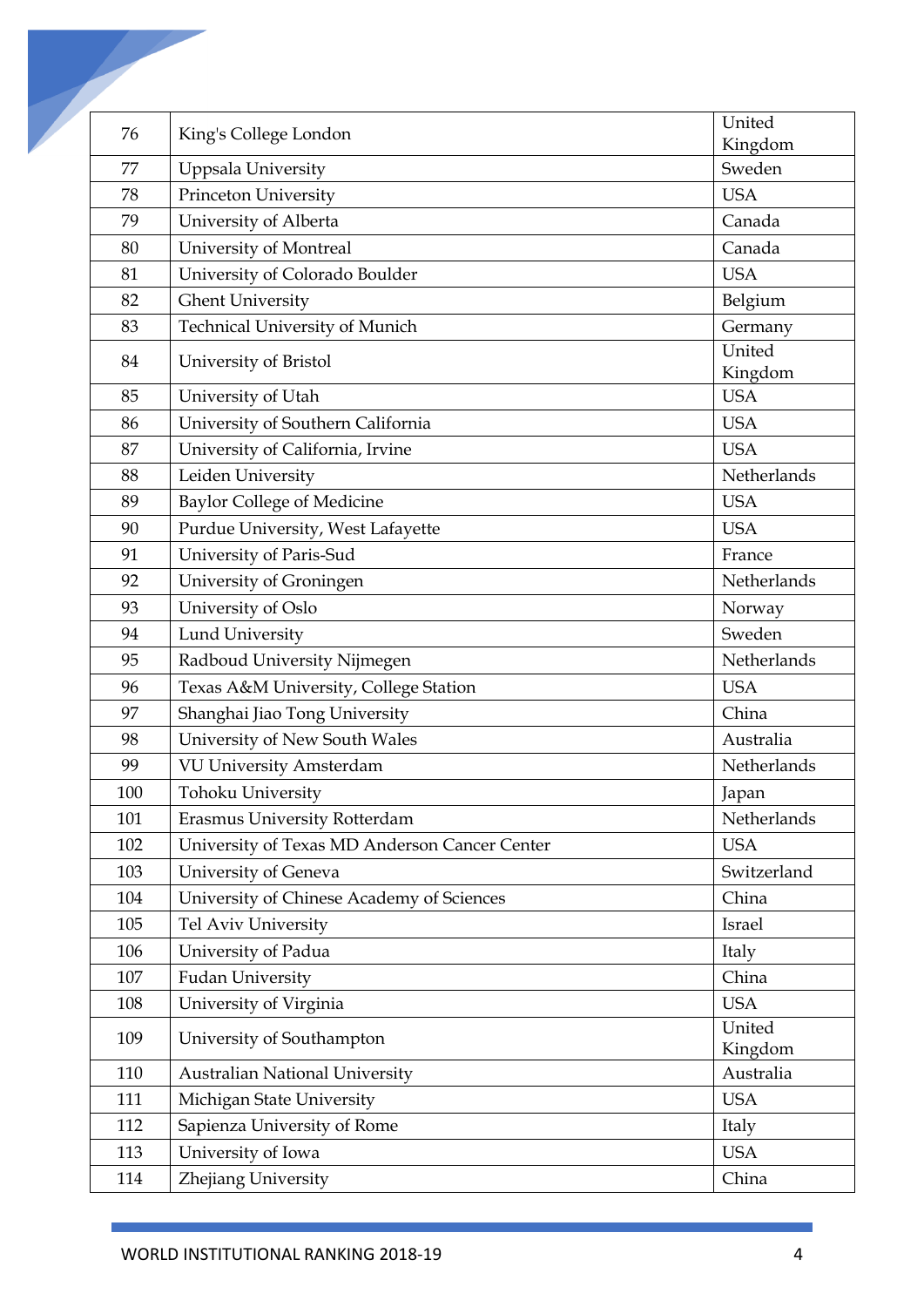| 115 | Icahn School of Medicine at Mount Sinai         | <b>USA</b>        |
|-----|-------------------------------------------------|-------------------|
| 116 | McMaster University                             | Canada            |
| 117 | University of Western Australia                 | Australia         |
| 118 | University of Bern                              | Switzerland       |
| 119 | University of Montpellier                       | France            |
| 120 | Arizona State University                        | <b>USA</b>        |
| 121 | University of Glasgow                           | United<br>Kingdom |
| 122 | University of Hamburg                           | Germany           |
| 123 | University of Tübingen                          | Germany           |
| 124 | <b>Brown University</b>                         | <b>USA</b>        |
| 125 | University of Birmingham                        | United<br>Kingdom |
| 126 | National Taiwan University                      | Taiwan            |
| 127 | University of Leeds                             | United<br>Kingdom |
| 128 | University of Texas Southwestern Medical Center | <b>USA</b>        |
| 129 | École Polytechnique Fédérale de Lausanne        | Switzerland       |
| 130 | Paris Descartes University                      | France            |
| 131 | University of Bonn                              | Germany           |
| 132 | Case Western Reserve University                 | <b>USA</b>        |
| 133 | University of Calgary                           | Canada            |
| 134 | Hebrew University of Jerusalem                  | Israel            |
| 135 | Nagoya University                               | Japan             |
| 136 | University of Milan                             | Italy             |
| 137 | Paul Sabatier University - Toulouse III         | France            |
| 138 | University of Basel                             | Switzerland       |
| 139 | University of California, Santa Barbara         | <b>USA</b>        |
| 140 | University of Science and Technology, Korea     | South Korea       |
| 141 | University of Sheffield                         | United<br>Kingdom |
| 142 | Georgia Institute of Technology                 | <b>USA</b>        |
| 143 | University of Freiburg                          | Germany           |
| 144 | University of Nottingham                        | United<br>Kingdom |
| 145 | University of Hong Kong                         | Hong Kong         |
| 146 | University of Liverpool                         | United<br>Kingdom |
| 147 | University of Alabama at Birmingham             | <b>USA</b>        |
| 148 | University of Göttingen                         | Germany           |
| 149 | University of Ottawa                            | Canada            |
| 150 | Claude Bernard University Lyon 1                | France            |
| 151 | Nanyang Technological University                | Singapore         |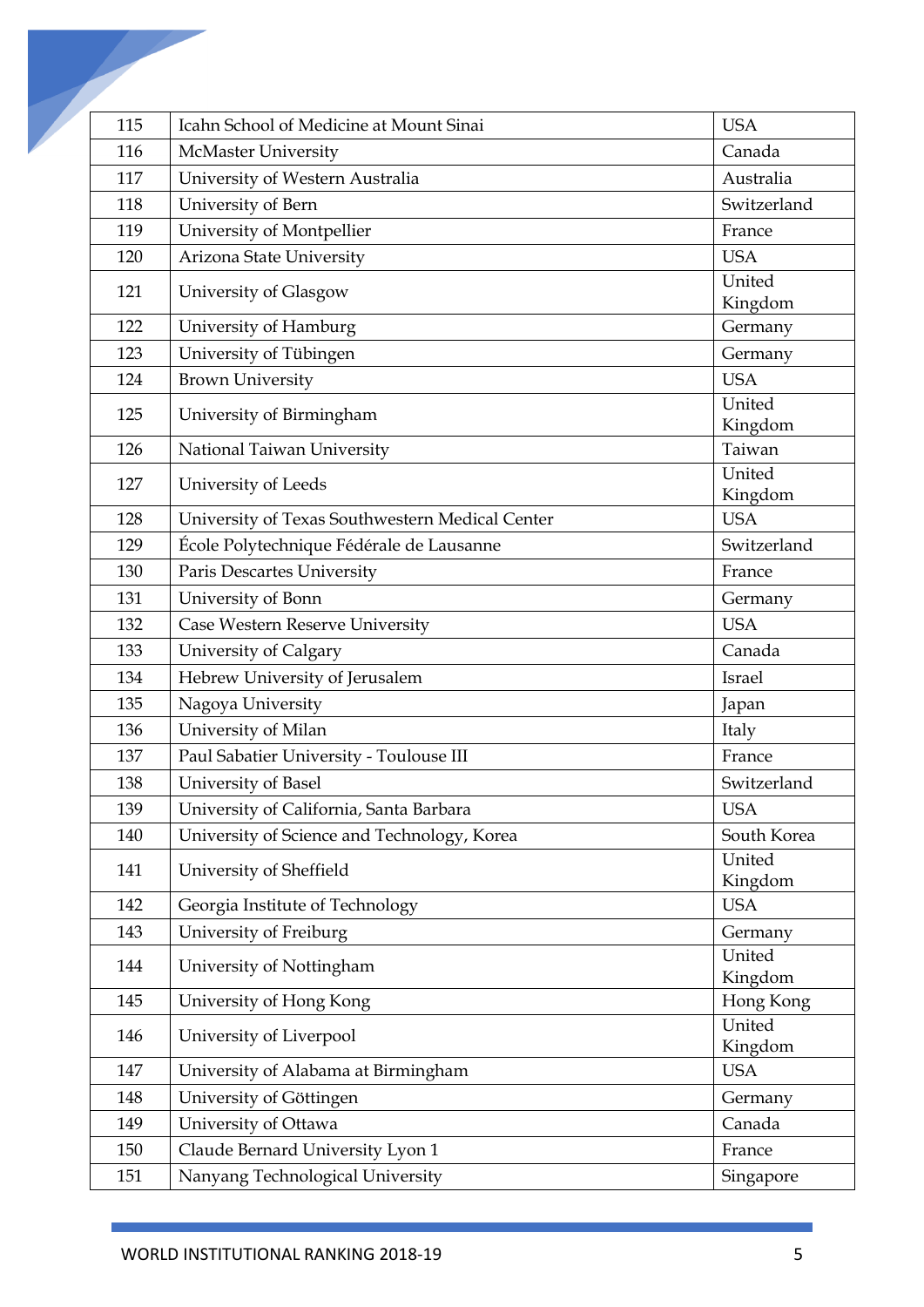| 152 | Autonomous University of Barcelona                              | Spain             |
|-----|-----------------------------------------------------------------|-------------------|
| 153 | University of Miami                                             | <b>USA</b>        |
| 154 | Hokkaido University                                             | Japan             |
| 155 | <b>TU Dresden</b>                                               | Germany           |
| 156 | University of Science and Technology of China                   | China             |
| 157 | National Autonomous University of Mexico                        | Mexico            |
| 158 | University of Erlangen-Nuremberg                                | Germany           |
| 159 | Stockholm University                                            | Sweden            |
| 160 | University of Georgia                                           | <b>USA</b>        |
| 161 | University of Rochester                                         | <b>USA</b>        |
| 162 | Cardiff University                                              | United<br>Kingdom |
| 163 | Queensland University of Technology                             | Australia         |
| 164 | Kyushu University                                               | Japan             |
| 165 | <b>Western University</b>                                       | Canada            |
| 166 | University of Colorado Denver<br><b>Anschutz Medical Campus</b> | <b>USA</b>        |
| 167 | University of Cologne                                           | Germany           |
| 168 | Goethe University Frankfurt                                     | Germany           |
| 169 | Charles University in Prague                                    | Czech Republic    |
| 170 | Sun Yat-sen University                                          | China             |
| 171 | University of Illinois at Chicago                               | <b>USA</b>        |
| 172 | Newcastle University                                            | United<br>Kingdom |
| 173 | University of Bologna                                           | Italy             |
| 174 | <b>Moscow State University</b>                                  | Russia            |
| 175 | Wageningen University and Research                              | Netherlands       |
| 176 | University of Gothenburg                                        | Sweden            |
| 177 | Yonsei University                                               | South Korea       |
| 178 | <b>Stony Brook University</b>                                   | <b>USA</b>        |
| 179 | Louisiana State University                                      | <b>USA</b>        |
| 180 | University of Cincinnati                                        | <b>USA</b>        |
| 181 | University of Adelaide                                          | Australia         |
| 182 | Nanjing University                                              | China             |
| 183 | University of Münster                                           | Germany           |
| 184 | University of Lisbon                                            | Portugal          |
| 185 | Yeshiva University                                              | <b>USA</b>        |
| 186 | University of Maryland, Baltimore                               | <b>USA</b>        |
| 187 | North Carolina State University                                 | <b>USA</b>        |
| 188 | University of Lausanne                                          | Switzerland       |
| 189 | Oregon Health & Science University                              | <b>USA</b>        |
| 190 | University of Vienna                                            | Austria           |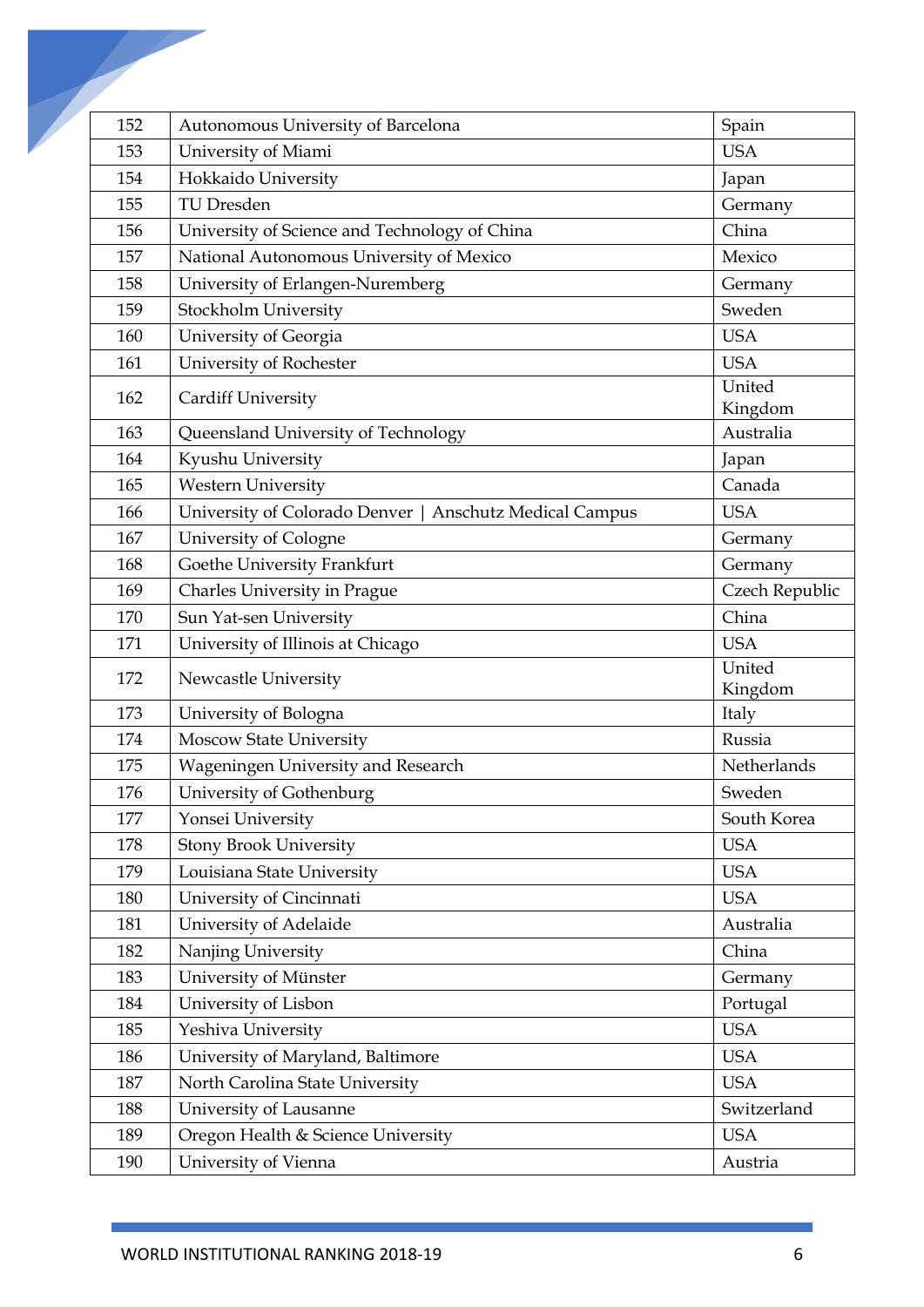| 191 | <b>Technical University of Denmark</b>                                | Denmark           |
|-----|-----------------------------------------------------------------------|-------------------|
| 192 | Tokyo Institute of Technology                                         | Japan             |
| 193 | Sungkyunkwan University                                               | South Korea       |
| 194 | University of Strasbourg                                              | France            |
| 195 | Iowa State University                                                 | <b>USA</b>        |
| 196 | University of Lille                                                   | France            |
| 197 | University of Connecticut                                             | <b>USA</b>        |
| 198 | University of Kansas                                                  | <b>USA</b>        |
| 199 | Indiana University - Purdue University Indianapolis                   | <b>USA</b>        |
| 200 | Indiana University Bloomington                                        | <b>USA</b>        |
| 201 | Queen Mary University of London                                       | United<br>Kingdom |
| 202 | Johannes Gutenberg University Mainz                                   | Germany           |
| 203 | University of Warwick                                                 | United            |
|     |                                                                       | Kingdom           |
| 204 | University of Texas Health Science Center at Houston                  | <b>USA</b>        |
| 205 | University of Kiel                                                    | Germany           |
| 206 | University of Bergen                                                  | Norway            |
| 207 | Sichuan University                                                    | China             |
| 208 | <b>Tufts University</b>                                               | <b>USA</b>        |
| 209 | University of Würzburg                                                | Germany           |
| 210 | University of Turin                                                   | Italy             |
| 211 | University of Tennessee, Knoxville                                    | <b>USA</b>        |
| 212 | Virginia Tech                                                         | <b>USA</b>        |
| 213 | <b>Oregon State University</b>                                        | <b>USA</b>        |
| 214 | University of California, Santa Cruz                                  | <b>USA</b>        |
| 215 | University of Leicester                                               | United<br>Kingdom |
| 216 | University of California, Riverside                                   | <b>USA</b>        |
| 217 | University of New Mexico                                              | <b>USA</b>        |
| 218 | University of Cape Town                                               | South Africa      |
| 219 | Technion - Israel Institute of Technology                             | Israel            |
| 220 | Chinese University of Hong Kong                                       | Hong Kong         |
| 221 | University of Auckland                                                | New Zealand       |
| 222 | University of Naples Federico II                                      | Italy             |
| 223 | Chinese Academy of Medical Sciences & Peking Union Medical<br>College | China             |
| 224 | Laval University                                                      | Canada            |
| 225 | Colorado State University                                             | <b>USA</b>        |
| 226 | Korea University                                                      | South Korea       |
| 227 | Complutense University of Madrid                                      | Spain             |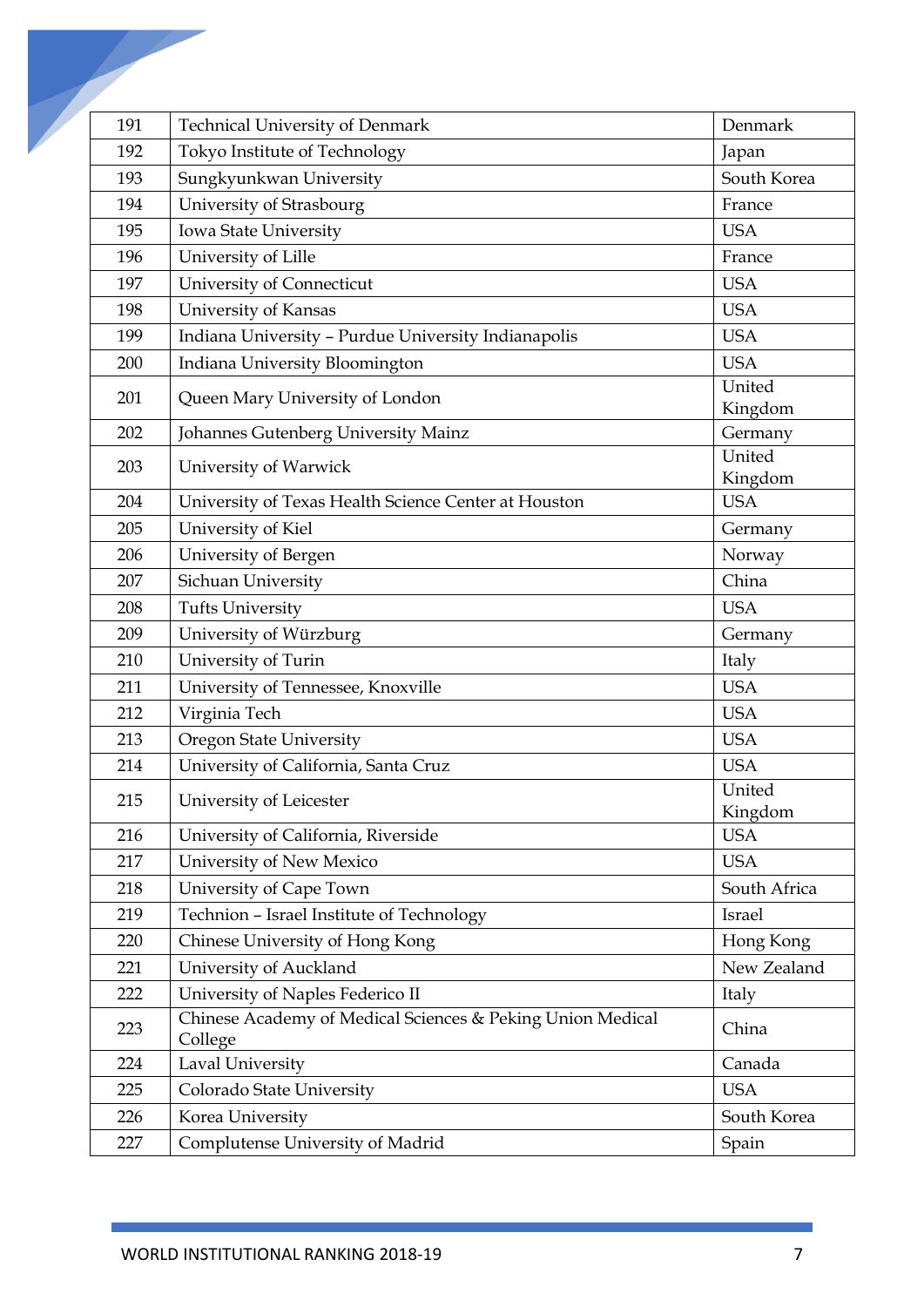| 228 | University of Exeter                         | United            |
|-----|----------------------------------------------|-------------------|
|     |                                              | Kingdom           |
| 229 | University of Massachusetts Amherst          | <b>USA</b>        |
| 230 | Medical University of Vienna                 | Austria           |
| 231 | University of Porto                          | Portugal          |
| 232 | University of Kentucky                       | <b>USA</b>        |
| 233 | Delft University of Technology               | Netherlands       |
| 234 | Florida State University                     | <b>USA</b>        |
| 235 | Université catholique de Louvain             | Belgium           |
| 236 | University of South Florida                  | <b>USA</b>        |
| 237 | Leipzig University                           | Germany           |
| 238 | Weizmann Institute of Science                | <b>Israel</b>     |
| 239 | University of Duisburg-Essen                 | Germany           |
| 240 | <b>KAIST</b>                                 | South Korea       |
| 241 | Maastricht University                        | Netherlands       |
| 242 | Université libre de Bruxelles                | Belgium           |
| 243 | University of Florence                       | Italy             |
| 244 | Federal University of Rio de Janeiro         | <b>Brazil</b>     |
| 245 | University of Tsukuba                        | Japan             |
| 246 | University of Missouri-Columbia              | <b>USA</b>        |
| 247 | <b>Ulm University</b>                        | Germany           |
| 248 | Ruhr University Bochum                       | Germany           |
| 249 | King Abdulaziz University                    | Saudi Arabia      |
| 250 | <b>Wayne State University</b>                | <b>USA</b>        |
| 251 | Dalhousie University                         | Canada            |
| 252 | Karlsruhe Institute of Technology            | Germany           |
| 253 | Carnegie Mellon University                   | <b>USA</b>        |
| 254 | Autonomous University of Madrid              | Spain             |
| 255 | University of Jena                           | Germany           |
| 256 | Umeå University                              | Sweden            |
| 257 | London School of Hygiene & Tropical Medicine | United<br>Kingdom |
| 258 | <b>RWTH Aachen University</b>                | Germany           |
| 259 | University of Waterloo                       | Canada            |
| 260 | Tongji University                            | China             |
| 261 | University of the Witwatersrand              | South Africa      |
| 262 | University at Buffalo                        | <b>USA</b>        |
| 263 | Dartmouth College                            | <b>USA</b>        |
| 264 | Trinity College, Dublin                      | Ireland           |
| 265 | University of Aberdeen                       | United            |
|     |                                              | Kingdom<br>China  |
| 266 | Jilin University                             |                   |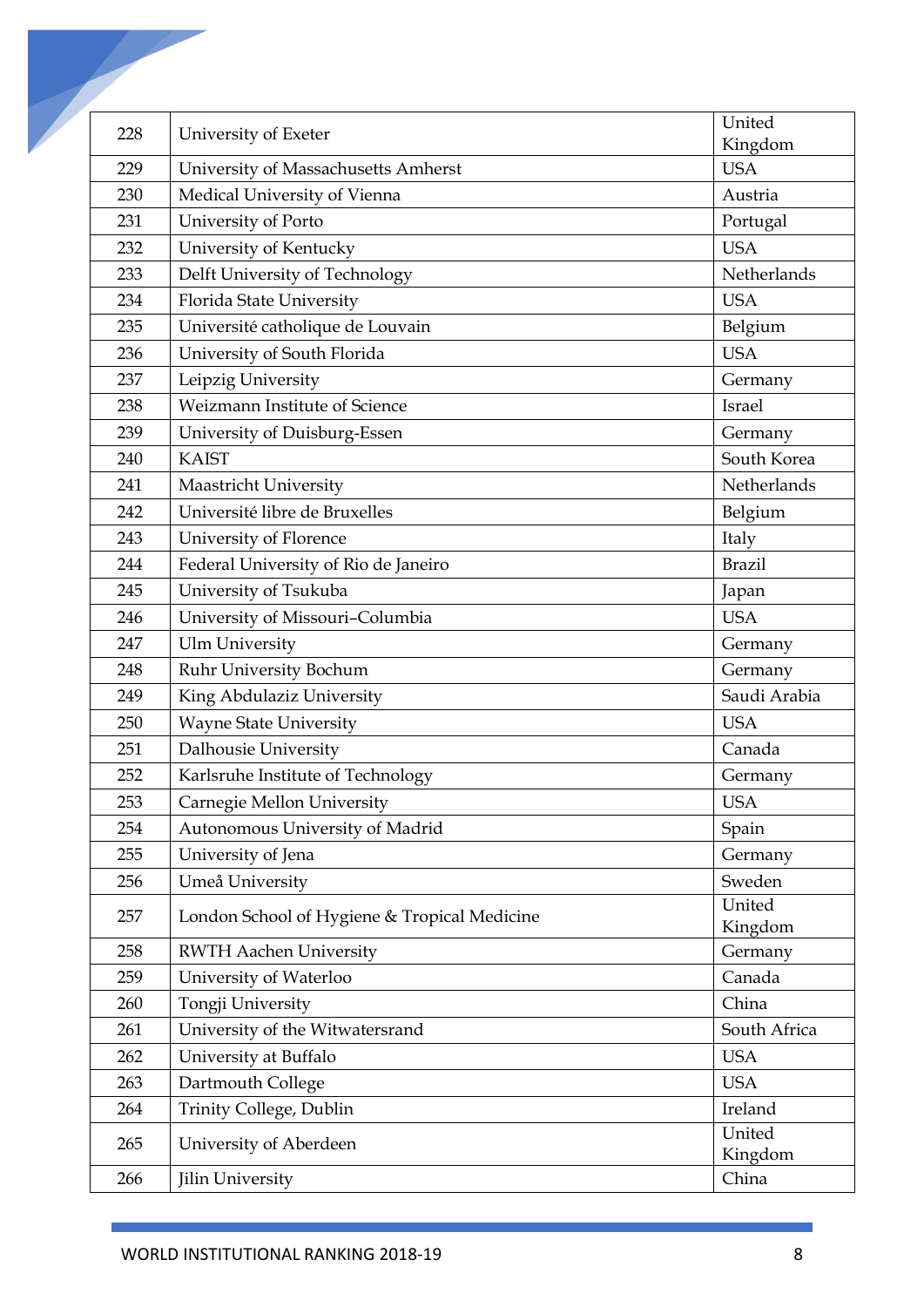| 267 | Durham University                               | United            |
|-----|-------------------------------------------------|-------------------|
|     |                                                 | Kingdom           |
| 268 | Xi'an Jiaotong University                       | China             |
| 269 | Royal Institute of Technology                   | Sweden            |
| 270 | University of Valencia                          | Spain             |
| 271 | University of Pisa                              | Italy             |
| 272 | University of Düsseldorf                        | Germany           |
| 273 | University of Manitoba                          | Canada            |
| 274 | <b>Rice University</b>                          | <b>USA</b>        |
| 275 | University of York                              | United<br>Kingdom |
| 276 | Keio University                                 | Japan             |
| 277 | University of Rome Tor Vergata                  | Italy             |
| 278 | University of Liège                             | Belgium           |
| 279 | Virginia Commonwealth University                | <b>USA</b>        |
| 280 | George Washington University                    | <b>USA</b>        |
| 281 | University of Buenos Aires                      | Argentina         |
| 282 | University College Dublin                       | Ireland           |
| 283 | University of Massachusetts Medical School      | <b>USA</b>        |
| 284 | <b>Wake Forest University</b>                   | <b>USA</b>        |
| 285 | Hannover Medical School                         | Germany           |
| 286 | <b>Wuhan University</b>                         | China             |
| 287 | University of Otago                             | New Zealand       |
| 288 | <b>Washington State University</b>              | <b>USA</b>        |
| 289 | Huazhong University of Science and Technology   | China             |
| 290 | University of Antwerp                           | Belgium           |
| 291 | National and Kapodistrian University of Athens  | Greece            |
| 292 | Vrije Universiteit Brussel                      | Belgium           |
| 293 | Hiroshima University                            | Japan             |
| 294 | <b>Curtin University</b>                        | Australia         |
| 295 | University of Lorraine                          | France            |
| 296 | University of the Basque Country                | Spain             |
| 297 | <b>Simon Fraser University</b>                  | Canada            |
| 298 | University of Turku                             | Finland           |
| 299 | Versailles Saint-Quentin-en-Yvelines University | France            |
| 300 | University of Nebraska-Lincoln                  | <b>USA</b>        |
| 301 | University of St Andrews                        | United<br>Kingdom |
| 302 | Queen's University                              | Canada            |
| 303 | University of Chile                             | Chile             |
| 304 | King Saud University                            | Saudi Arabia      |
| 305 | University of Regensburg                        | Germany           |
|     |                                                 |                   |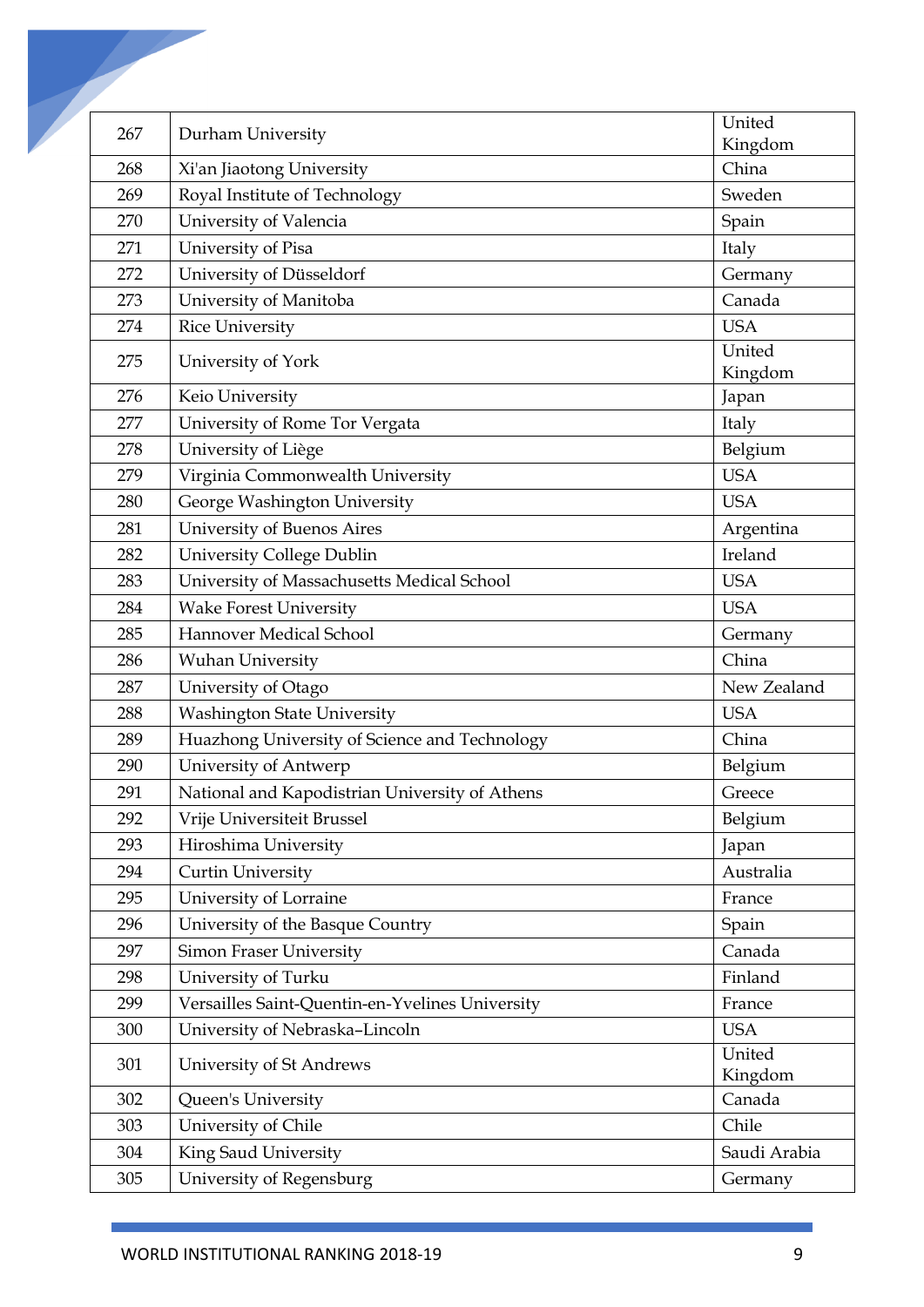| 306 | University of Houston                                    | <b>USA</b>        |
|-----|----------------------------------------------------------|-------------------|
| 307 | University of Belgrade                                   | Serbia            |
| 308 | Queen's University Belfast                               | United            |
|     |                                                          | Kingdom           |
| 309 | National Cheng Kung University                           | Taiwan            |
| 310 | Shandong University                                      | China             |
| 311 | University of Southern Denmark                           | Denmark           |
| 312 | Jagiellonian University                                  | Poland            |
| 313 | University of Notre Dame                                 | <b>USA</b>        |
| 314 | China Agricultural University                            | China             |
| 315 | Hanyang University                                       | South Korea       |
| 316 | University of Ljubljana                                  | Slovenia          |
| 317 | Temple University                                        | <b>USA</b>        |
| 318 | University of Guelph                                     | Canada            |
| 319 | Kobe University                                          | Japan             |
| 320 | University of Genoa                                      | Italy             |
| 321 | University of Campinas                                   | <b>Brazil</b>     |
| 322 | Macquarie University                                     | Australia         |
| 323 | University of East Anglia                                | United<br>Kingdom |
| 324 | University of Marburg                                    | Germany           |
| 325 | University of Delaware                                   | <b>USA</b>        |
| 326 | <b>Griffith University</b>                               | Australia         |
| 327 | Ben-Gurion University of the Negev                       | Israel            |
| 328 | Pompeu Fabra University                                  | Spain             |
| 329 | Pontifical Catholic University of Chile                  | Chile             |
| 330 | Pohang University of Science and Technology              | South Korea       |
| 331 | Xiamen University                                        | China             |
| 332 | Nankai University                                        | China             |
| 333 | Northeastern University                                  | <b>USA</b>        |
| 334 | <b>Pusan National University</b>                         | South Korea       |
| 335 | Swedish University of Agricultural Sciences              | Sweden            |
| 336 | University of Dundee                                     | United<br>Kingdom |
| 337 | University of Texas Health Science Center at San Antonio | <b>USA</b>        |
| 338 | Linköping University                                     | Sweden            |
| 339 | University of Perugia                                    | Italy             |
| 340 | Mahidol University                                       | Thailand          |
| 341 | Federal University of Rio Grande do Sul                  | <b>Brazil</b>     |
| 342 | Aalto University                                         | Finland           |
| 343 | Federal University of Minas Gerais                       | <b>Brazil</b>     |
| 344 | University of Warsaw                                     | Poland            |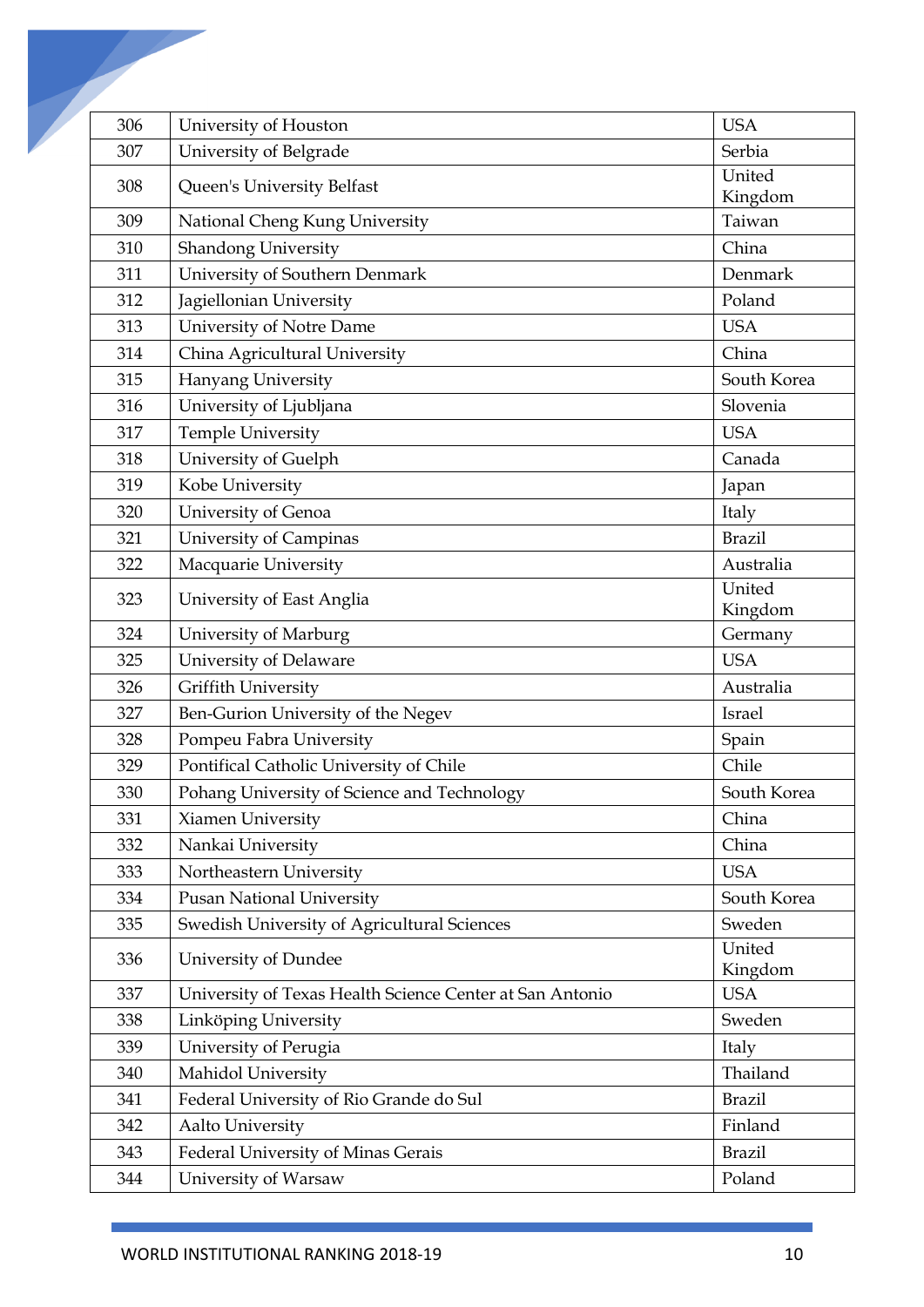| 345 | Medical University of South Carolina           | <b>USA</b>        |
|-----|------------------------------------------------|-------------------|
| 346 | University of Tasmania                         | Australia         |
| 347 | Georgetown University                          | <b>USA</b>        |
| 348 | <b>Central South University</b>                | China             |
| 349 | University of KwaZulu-Natal                    | South Africa      |
| 350 | University of Granada                          | Spain             |
| 351 | University of Sussex                           | United<br>Kingdom |
| 352 | University of Oulu                             | Finland           |
| 353 | Okayama University                             | Japan             |
| 354 | University of Bari                             | Italy             |
| 355 | University of Coimbra                          | Portugal          |
| 356 | UNESP, São Paulo State University              | <b>Brazil</b>     |
| 357 | Medical College of Wisconsin                   | <b>USA</b>        |
| 358 | University of Innsbruck                        | Austria           |
| 359 | University of South Carolina - Columbia        | <b>USA</b>        |
| 360 | University of Eastern Finland                  | Finland           |
| 361 | University of Giessen                          | Germany           |
| 362 | University of Rennes 1                         | France            |
| 363 | Kansas State University                        | <b>USA</b>        |
| 364 | University of Milano-Bicocca                   | Italy             |
| 365 | Beijing Normal University                      | China             |
| 366 | Chiba University                               | Japan             |
| 367 | <b>James Cook University</b>                   | Australia         |
| 368 | Thomas Jefferson University                    | <b>USA</b>        |
| 369 | University of Victoria                         | Canada            |
| 370 | University of Ulsan                            | South Korea       |
| 371 | University of Zagreb                           | Croatia           |
| 372 | Kyung Hee University                           | South Korea       |
| 373 | University of Bremen                           | Germany           |
| 374 | University of Newcastle                        | Australia         |
| 375 | Norwegian University of Science and Technology | Norway            |
| 376 | National Tsing Hua University                  | Taiwan            |
| 377 | University of Pavia                            | Italy             |
| 378 | University of Wollongong                       | Australia         |
| 379 | Rockefeller University                         | <b>USA</b>        |
| 380 | University of Hawaii at Manoa                  | <b>USA</b>        |
| 381 | Hong Kong University of Science and Technology | Hong Kong         |
| 382 | TU Wien                                        | Austria           |
| 383 | University of Saskatchewan                     | Canada            |
| 384 | École normale supérieure                       | France            |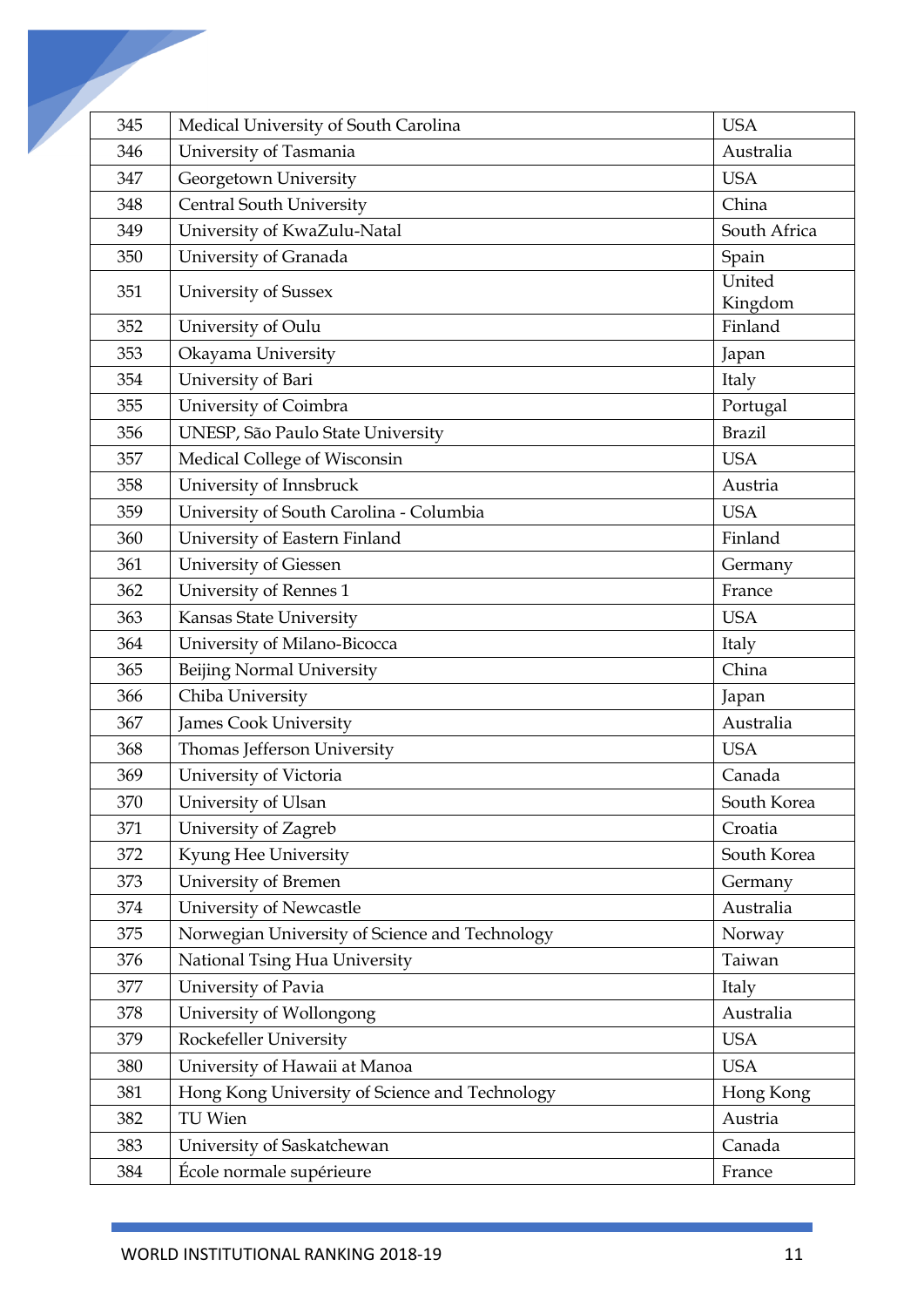| 385 | University of Vermont                        | <b>USA</b>        |
|-----|----------------------------------------------|-------------------|
| 386 | <b>Tulane University</b>                     | <b>USA</b>        |
| 387 | Southeast University                         | China             |
| 388 | <b>Drexel University</b>                     | <b>USA</b>        |
| 389 | University of Bath                           | United<br>Kingdom |
| 390 | University of Nice Sophia Antipolis          | France            |
| 391 | Martin Luther University of Halle-Wittenberg | Germany           |
| 392 | École Polytechnique                          | France            |
| 393 | Stellenbosch University                      | South Africa      |
| 394 | National Yang-Ming University                | Taiwan            |
| 395 | University of Trieste                        | Italy             |
| 396 | University of Seville                        | Spain             |
| 397 | Catholic University of the Sacred Heart      | Italy             |
| 398 | <b>Tianjin University</b>                    | China             |
| 399 | South China University of Technology         | China             |
| 400 | University of Tartu                          | Estonia           |
| 401 | University of Stuttgart                      | Germany           |
| 402 | Vita-Salute San Raffaele University          | Italy             |
| 403 | University of Bordeaux                       | France            |
| 404 | <b>Chalmers University of Technology</b>     | Sweden            |
| 405 | École normale supérieure de Lyon             | France            |
| 406 | University of Oklahoma, Norman               | <b>USA</b>        |
| 407 | Istanbul University                          | Turkey            |
| 408 | Deakin University                            | Australia         |
| 409 | Lancaster University                         | United<br>Kingdom |
| 410 | York University                              | Canada            |
| 411 | China University of Geosciences              | China             |
| 412 | Technical University of Berlin               | Germany           |
| 413 | University of Oregon                         | <b>USA</b>        |
| 414 | University of Louisville                     | <b>USA</b>        |
| 415 | <b>Bar-Ilan University</b>                   | Israel            |
| 416 | Harbin Institute of Technology               | China             |
| 417 | University of Mississippi                    | <b>USA</b>        |
| 418 | Eindhoven University of Technology           | Netherlands       |
| 419 | University of Texas at Dallas                | <b>USA</b>        |
| 420 | University of Oviedo                         | Spain             |
| 421 | National Central University                  | Taiwan            |
| 422 | Hacettepe University                         | Turkey            |
| 423 | Waseda University                            | Japan             |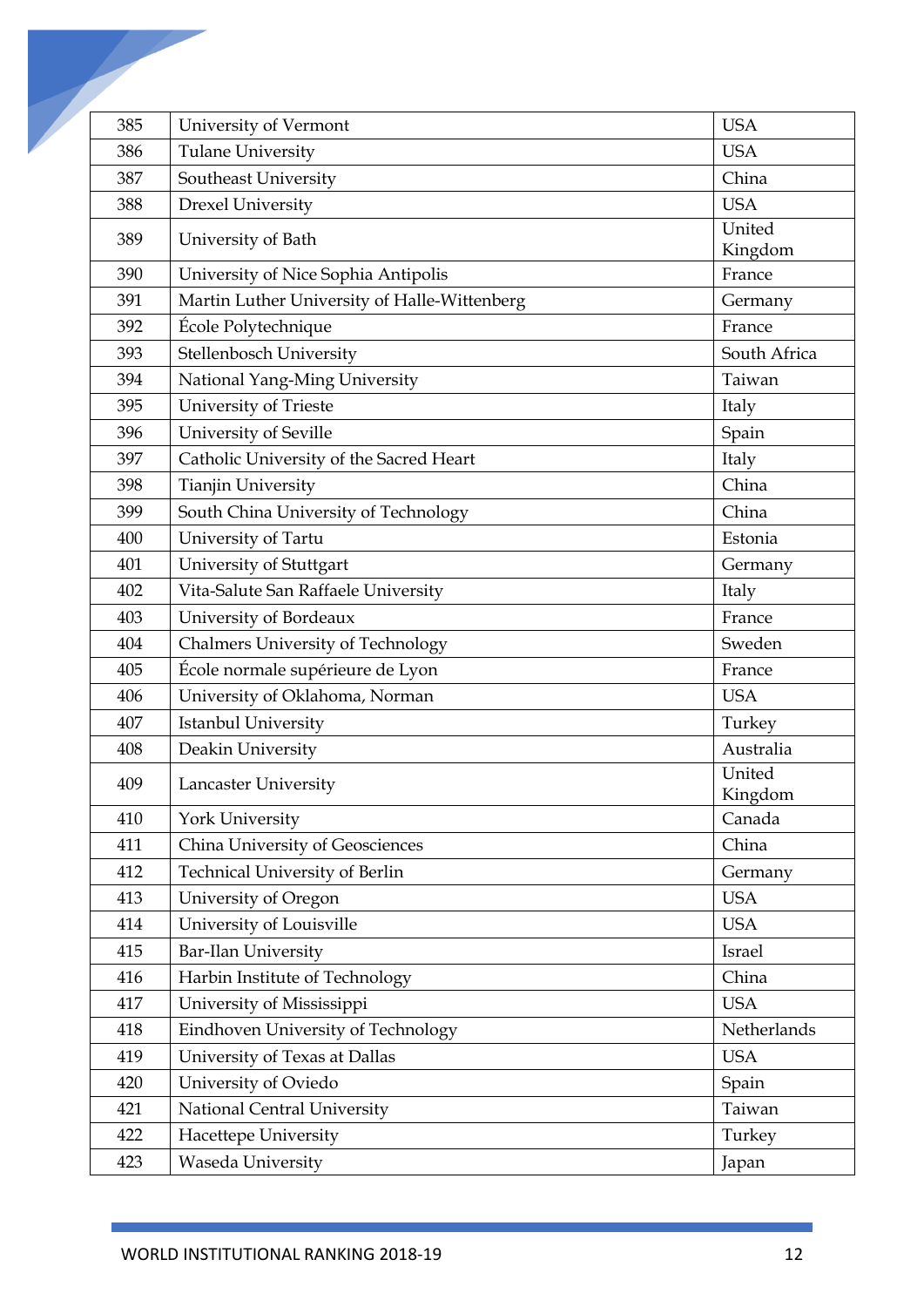| 424 | George Mason University                                | <b>USA</b>        |
|-----|--------------------------------------------------------|-------------------|
| 425 | <b>Flinders University</b>                             | Australia         |
| 426 | University of Reading                                  | United            |
|     |                                                        | Kingdom           |
| 427 | Tehran University of Medical Sciences                  | Iran              |
| 428 | Dalian University of Technology                        | China             |
| 429 | Federal University of São Paulo                        | <b>Brazil</b>     |
| 430 | La Trobe University                                    | Australia         |
| 431 | University of Tromsø - The Arctic University of Norway | Norway            |
| 432 | University of Potsdam                                  | Germany           |
| 433 | Soochow University, China                              | China             |
| 434 | Tokyo Medical and Dental University                    | Japan             |
| 435 | University of Zaragoza                                 | Spain             |
| 436 | Saarland University                                    | Germany           |
| 437 | Capital Medical University                             | China             |
| 438 | University of La Laguna                                | Spain             |
| 439 | University of Siena                                    | Italy             |
| 440 | Masaryk University                                     | Czech Republic    |
| 441 | Chonnam National University                            | South Korea       |
| 442 | University of Twente                                   | Netherlands       |
| 443 | University of Central Florida                          | <b>USA</b>        |
| 444 | Saint Louis University                                 | <b>USA</b>        |
| 445 | Polytechnic University of Valencia                     | Spain             |
| 446 | University of Ferrara                                  | Italy             |
| 447 | Aristotle University of Thessaloniki                   | Greece            |
| 448 | Aalborg University                                     | Denmark           |
| 449 | Saint Petersburg State University                      | Russia            |
| 450 | Grenoble Institute of Technology                       | France            |
| 451 | Kyungpook National University                          | South Korea       |
| 452 | <b>Texas Tech University</b>                           | <b>USA</b>        |
| 453 | <b>University College Cork</b>                         | Ireland           |
| 454 | University of Santiago de Compostela                   | Spain             |
| 455 | Polytechnic University of Catalonia                    | Spain             |
| 456 | Polytechnic University of Milan                        | Italy             |
| 457 | University of Texas Medical Branch                     | <b>USA</b>        |
| 458 | Cairo University                                       | Egypt             |
| 459 | West Virginia University                               | <b>USA</b>        |
| 460 | University of Strathclyde                              | United<br>Kingdom |
| 461 | AgroParisTech                                          | France            |
| 462 | University of Nebraska Medical Center                  | <b>USA</b>        |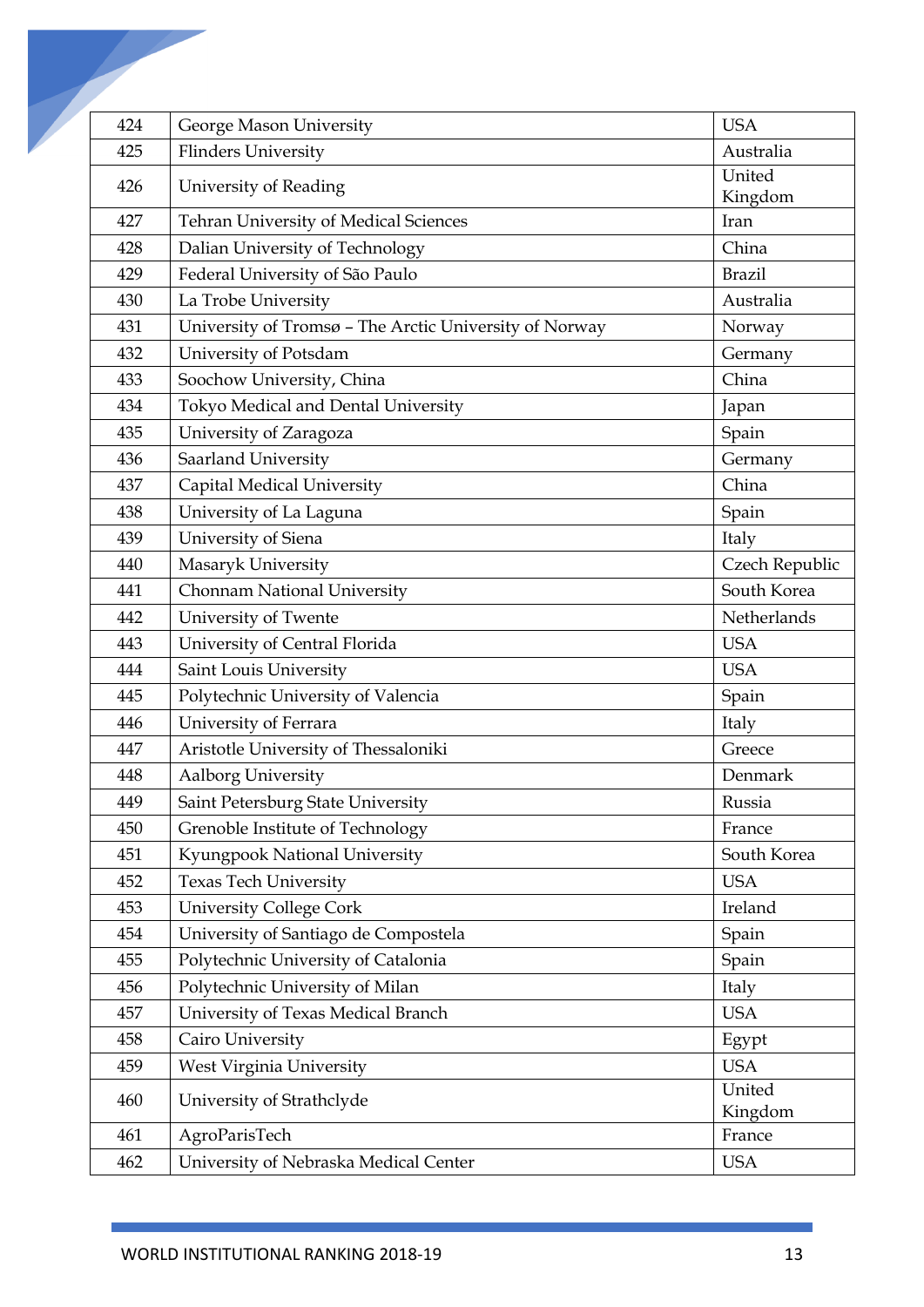| 463 | TU Darmstadt                           | Germany           |
|-----|----------------------------------------|-------------------|
| 464 | Chang Gung University                  | Taiwan            |
| 465 | University of Hanover                  | Germany           |
| 466 | Georgia State University               | <b>USA</b>        |
| 467 | East China Normal University           | China             |
| 468 | University at Albany, SUNY             | <b>USA</b>        |
| 469 | San Diego State University             | <b>USA</b>        |
| 470 | University of Pretoria                 | South Africa      |
| 471 | National Polytechnic Institute         | Mexico            |
| 472 | University of Verona                   | Italy             |
| 473 | University of Tampere                  | Finland           |
| 474 | Rush University                        | <b>USA</b>        |
| 475 | Brigham Young University               | <b>USA</b>        |
| 476 | National Chiao Tung University         | Taiwan            |
| 477 | University of Sherbrooke               | Canada            |
| 478 | University of Iceland                  | Iceland           |
| 479 | University of Modena and Reggio Emilia | Italy             |
| 480 | University of Bayreuth                 | Germany           |
| 481 | Kanazawa University                    | Japan             |
| 482 | Lanzhou University                     | China             |
| 483 | University of Trento                   | Italy             |
| 484 | China Medical University, Taiwan       | Taiwan            |
| 485 | Medical University of Innsbruck        | Austria           |
| 486 | Huazhong Agricultural University       | China             |
| 487 | University of Parma                    | Italy             |
| 488 | <b>CINVESTAV</b>                       | Mexico            |
| 489 | Braunschweig University of Technology  | Germany           |
| 490 | University of Savoy                    | France            |
| 491 | <b>Massey University</b>               | New Zealand       |
| 492 | University of Wyoming                  | <b>USA</b>        |
| 493 | City University of Hong Kong           | Hong Kong         |
| 494 | Indian Institute of Science            | India             |
| 495 | <b>Bielefeld University</b>            | Germany           |
| 496 | Nanjing Medical University             | China             |
| 497 | Western Sydney University              | Australia         |
| 498 | Swansea University                     | United<br>Kingdom |
| 499 | University of Konstanz                 | Germany           |
| 500 | University of Surrey                   | United<br>Kingdom |
| 501 | University of Burgundy                 | France            |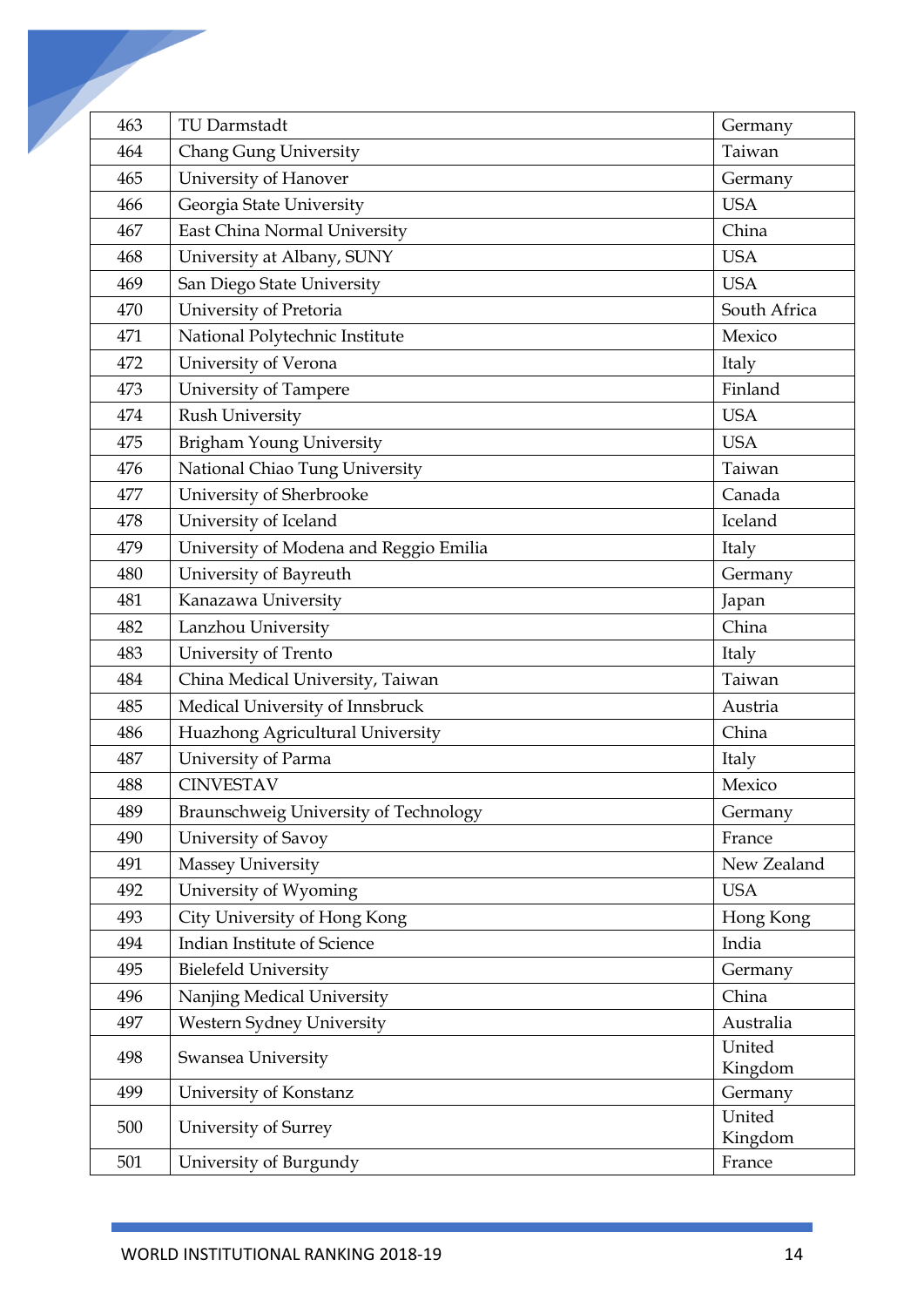| 502 | University of Palermo                              | Italy        |
|-----|----------------------------------------------------|--------------|
| 503 | Polytechnic University of Madrid                   | Spain        |
| 504 | National University of La Plata                    | Argentina    |
| 505 | New University of Lisbon                           | Portugal     |
| 506 | <b>Clemson University</b>                          | <b>USA</b>   |
| 507 | Ewha Womans University                             | South Korea  |
| 508 | University of Nantes                               | France       |
| 509 | Chulalongkorn University                           | Thailand     |
| 510 | Florida International University                   | <b>USA</b>   |
| 511 | University of Rostock                              | Germany      |
| 512 | King Abdullah University of Science and Technology | Saudi Arabia |
| 513 | Second Military Medical University                 | China        |
| 514 | University of Canterbury                           | New Zealand  |
| 515 | NUI Galway                                         | Ireland      |
| 516 | Semmelweis University                              | Hungary      |
| 517 | Rensselaer Polytechnic Institute                   | <b>USA</b>   |
| 518 | <b>Utah State University</b>                       | <b>USA</b>   |
| 519 | University of Haifa                                | Israel       |
| 520 | University of New Hampshire                        | <b>USA</b>   |
| 521 | Zhengzhou University                               | China        |
| 522 | Niigata University                                 | Japan        |
| 523 | University of Malaya                               | Malaysia     |
| 524 | University of Alabama - Tuscaloosa                 | <b>USA</b>   |
| 525 | University of Jyväskylä                            | Finland      |
| 526 | <b>Auburn University</b>                           | <b>USA</b>   |
| 527 | University of Wisconsin-Milwaukee                  | <b>USA</b>   |
| 528 | Hong Kong Polytechnic University                   | Hong Kong    |
| 529 | University of Salamanca                            | Spain        |
| 530 | Chungnam National University                       | South Korea  |
| 531 | University of Technology Sydney                    | Australia    |
| 532 | Medical University of Graz                         | Austria      |
| 533 | Eötvös Loránd University                           | Hungary      |
| 534 | Ankara University                                  | Turkey       |
| 535 | University of Tennessee Health Science Center      | <b>USA</b>   |
| 536 | Victoria University of Wellington                  | New Zealand  |
| 537 | East China University of Science and Technology    | China        |
| 538 | Kumamoto University                                | Japan        |
| 539 | Tata Institute of Fundamental Research             | India        |
| 540 | Catholic University of Korea                       | South Korea  |
| 541 | Loyola University Chicago                          | <b>USA</b>   |
| 542 | Technical University of Dortmund                   | Germany      |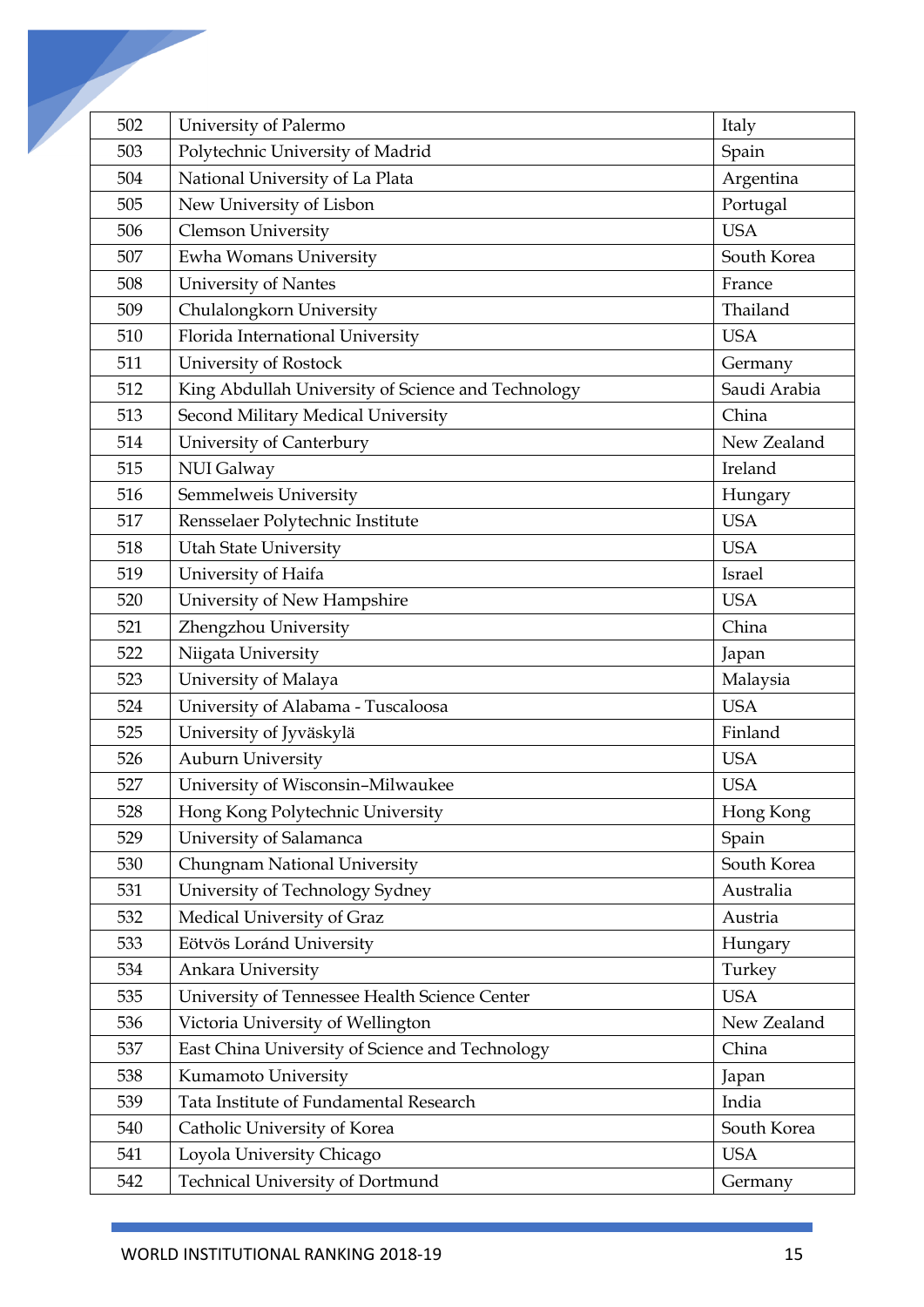| 543 | University of Kent                                       | United        |
|-----|----------------------------------------------------------|---------------|
|     |                                                          | Kingdom       |
| 544 | Yokohama City University                                 | Japan         |
| 545 | University of Udine                                      | Italy         |
| 546 | Nanjing Agricultural University                          | China         |
| 547 | <b>Brandeis University</b>                               | <b>USA</b>    |
| 548 | University of Plymouth                                   | United        |
|     |                                                          | Kingdom       |
| 549 | Novosibirsk State University                             | Russia        |
| 550 | Nihon University                                         | Japan         |
| 551 | Fourth Military Medical University                       | China         |
| 552 | <b>Boston College</b>                                    | <b>USA</b>    |
| 553 | Konkuk University                                        | South Korea   |
| 554 | Montana State University - Bozeman                       | <b>USA</b>    |
| 555 | University of Catania                                    | Italy         |
| 556 | Jinan University                                         | China         |
| 557 | <b>Beihang University</b>                                | China         |
| 558 | University of Oklahoma Health Sciences Center            | <b>USA</b>    |
| 559 | University of Minho                                      | Portugal      |
| 560 | Rio de Janeiro State University                          | <b>Brazil</b> |
| 561 | National Chung Hsing University                          | Taiwan        |
| 562 | University of Alaska Fairbanks                           | <b>USA</b>    |
| 563 | Memorial University of Newfoundland                      | Canada        |
| 564 | University of Québec at Montreal                         | Canada        |
| 565 | University of Lübeck                                     | Germany       |
|     |                                                          | United        |
| 566 | Open University, UK                                      | Kingdom       |
| 567 | Mississippi State University                             | <b>USA</b>    |
| 568 | Graduate University for Advanced Studies                 | Japan         |
| 569 | University of Texas at San Antonio                       | <b>USA</b>    |
| 570 | <b>Syracuse University</b>                               | <b>USA</b>    |
| 571 | University of Crete                                      | Greece        |
|     | St George's, University of London                        | United        |
| 572 |                                                          | Kingdom       |
| 573 | Royal Holloway, University of London                     | United        |
| 574 | Tokyo University of Science                              | Kingdom       |
| 575 | University of Aveiro                                     | Japan         |
|     |                                                          | Portugal      |
| 576 | University of South Australia                            | Australia     |
| 577 | University of Brasília                                   | <b>Brazil</b> |
| 578 | University of Electronic Science and Technology of China | China         |
| 579 | University of Nevada, Reno                               | <b>USA</b>    |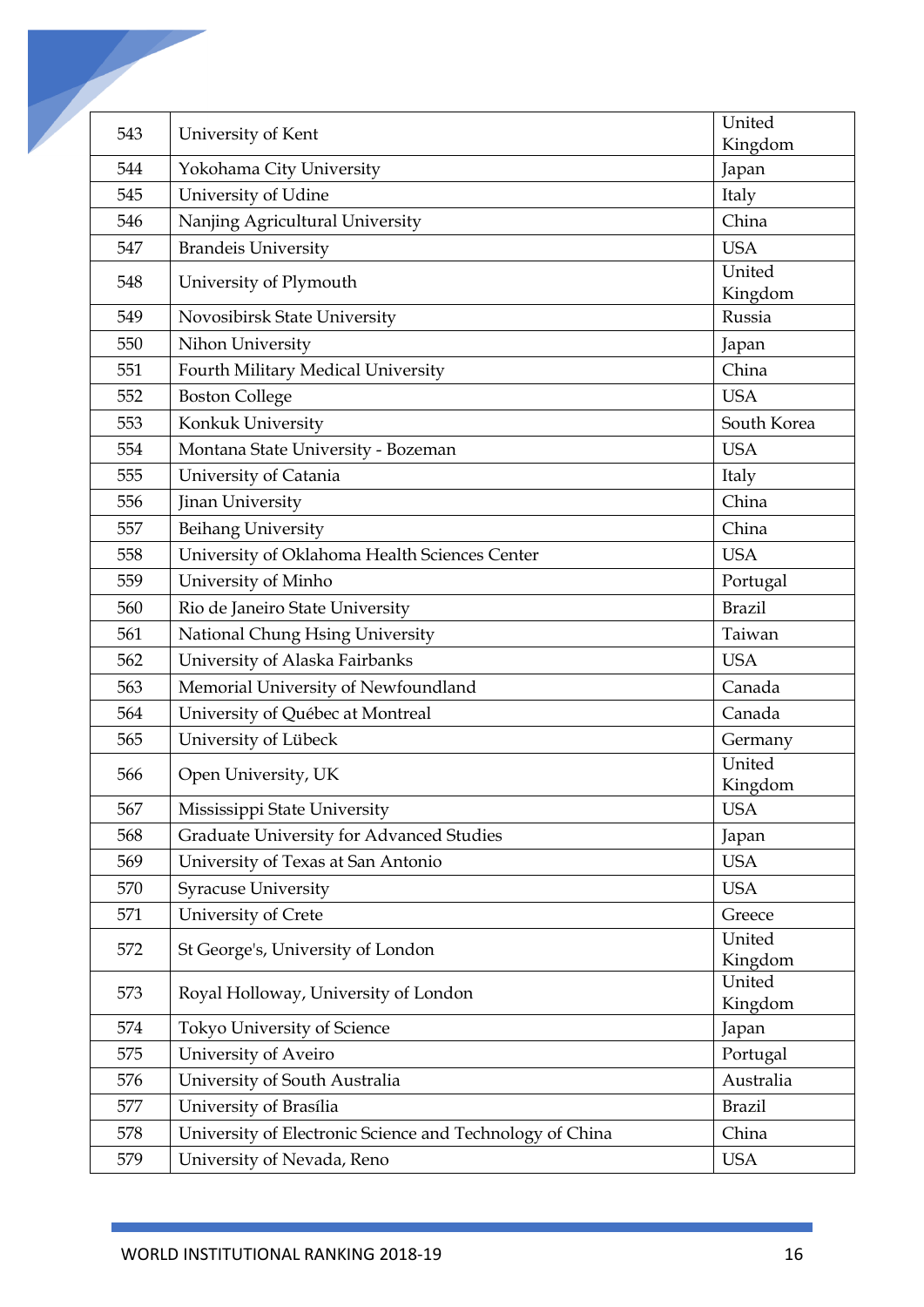| 580 | National University of Colombia                | Colombia          |
|-----|------------------------------------------------|-------------------|
| 581 | <b>Army Medical University</b>                 | China             |
| 582 | Palacký University Olomouc                     | Czech Republic    |
| 583 | University of Cagliari                         | Italy             |
| 584 | Augusta University                             | <b>USA</b>        |
| 585 | Oklahoma State University                      | <b>USA</b>        |
| 586 | Kent State University                          | <b>USA</b>        |
| 587 | All India Institute of Medical Sciences, Delhi | India             |
| 588 | Chonbuk National University                    | South Korea       |
| 589 | Otto von Guericke University Magdeburg         | Germany           |
| 590 | University of Greifswald                       | Germany           |
| 591 | National Polytechnic Institute of Toulouse     | France            |
| 592 | University of Texas at Arlington               | <b>USA</b>        |
| 593 | Rovira i Virgili University                    | Spain             |
| 594 | University of Concepción                       | Chile             |
| 595 | Northwest A&F University                       | China             |
| 596 | London School of Economics                     | United<br>Kingdom |
| 597 | Swinburne University of Technology             | Australia         |
| 598 | Jean Monnet University                         | France            |
| 599 | University of Maryland, Baltimore County       | <b>USA</b>        |
| 600 | Southern Medical University                    | China             |
| 601 | University of Brescia                          | Italy             |
| 602 | Comenius University in Bratislava              | Slovak Republic   |
| 603 | University of Graz                             | Austria           |
| 604 | <b>Baylor University</b>                       | <b>USA</b>        |
| 605 | University of Missouri-Kansas City             | <b>USA</b>        |
| 606 | Norwegian University of Life Sciences          | Norway            |
| 607 | Liverpool John Moores University               | United<br>Kingdom |
| 608 | Federal University of Paraná                   | <b>Brazil</b>     |
| 609 | Tokyo Metropolitan University                  | Japan             |
| 610 | Tokushima University                           | Japan             |
| 611 | University of Clermont Auvergne                | France            |
| 612 | Juntendo University                            | Japan             |
| 613 | University of Arkansas for Medical Sciences    | <b>USA</b>        |
| 614 | University of Orléans                          | France            |
| 615 | University of Hull                             | United<br>Kingdom |
| 616 | Federal University of Santa Catarina           | <b>Brazil</b>     |
| 617 | University of Tours                            | France            |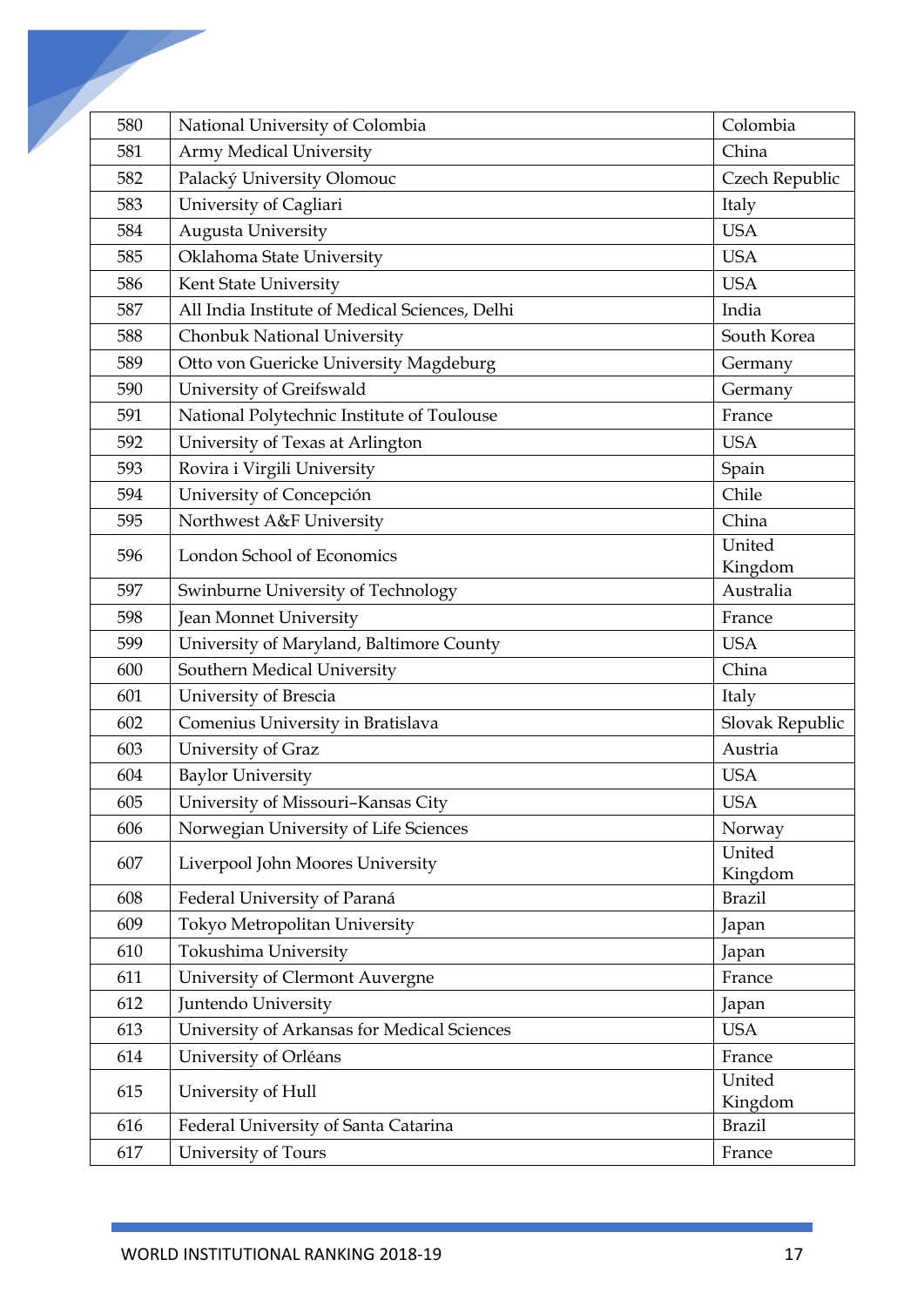| 618 | Heriot-Watt University                               | United      |
|-----|------------------------------------------------------|-------------|
|     |                                                      | Kingdom     |
| 619 | University of Idaho                                  | <b>USA</b>  |
| 620 | University of Nevada, Las Vegas                      | <b>USA</b>  |
| 621 | University of Montana - Missoula                     | <b>USA</b>  |
| 622 | <b>Ehime University</b>                              | Japan       |
| 623 | University of Salerno                                | Italy       |
| 624 | Shinshu University                                   | Japan       |
| 625 | University of Rhode Island                           | <b>USA</b>  |
| 626 | University of Science, Malaysia                      | Malaysia    |
| 627 | Taipei Medical University                            | Taiwan      |
| 628 | University of Debrecen                               | Hungary     |
| 629 | Ocean University of China                            | China       |
| 630 | Southern Illinois University Carbondale              | <b>USA</b>  |
| 631 | Ajou University                                      | South Korea |
| 632 | Kangwon National University                          | South Korea |
| 633 | University of Campania Luigi Vanvitelli              | Italy       |
| 634 | University of Navarra                                | Spain       |
| 635 | University of Cantabria                              | Spain       |
| 636 | Ain Shams University                                 | Egypt       |
| 637 | Lehigh University                                    | <b>USA</b>  |
| 638 | University of Poitiers                               | France      |
| 639 | University of Angers                                 | France      |
| 640 | Uniformed Services University of the Health Sciences | <b>USA</b>  |
| 641 | Vilnius University                                   | Lithuania   |
| 642 | Ohio University                                      | <b>USA</b>  |
| 643 | AGH University of Science and Technology             | Poland      |
| 644 | Warsaw University of Technology                      | Poland      |
| 645 | Polytechnic University of Turin                      | Italy       |
| 646 | University of Murcia                                 | Spain       |
| 647 | University of Franche-Comté                          | France      |
| 648 | University of Arkansas - Fayetteville                | <b>USA</b>  |
| 649 | University of Delhi                                  | India       |
| 650 | Carl von Ossietzky University of Oldenburg           | Germany     |
| 651 | Nanjing Normal University                            | China       |
| 652 | University of Toledo                                 | <b>USA</b>  |
| 653 | Murdoch University                                   | Australia   |
| 654 | Moscow Institute of Physics and Technology           | Russia      |
| 655 | University of the Republic, Uruguay                  | Uruguay     |
| 656 | Kaohsiung Medical University                         | Taiwan      |
| 657 | National Research Nuclear University MEPhI           | Russia      |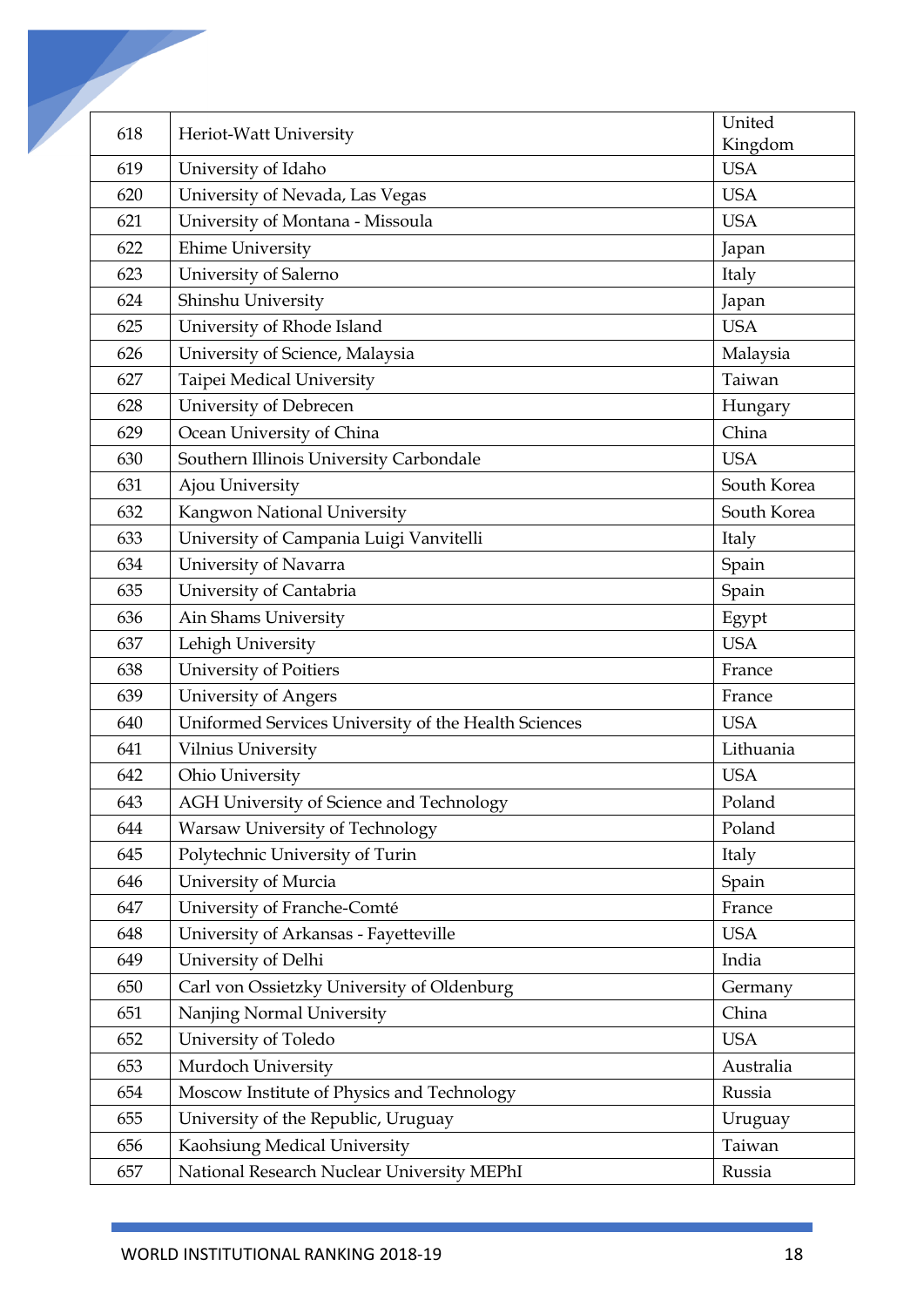| 658 | Colorado School of Mines                                  | <b>USA</b>        |
|-----|-----------------------------------------------------------|-------------------|
| 659 | Carleton University                                       | Canada            |
| 660 | Gwangju Institute of Science and Technology               | South Korea       |
| 661 | China Medical University, PRC                             | China             |
| 662 | Nagasaki University                                       | Japan             |
| 663 | <b>International School for Advanced Studies</b>          | Italy             |
| 664 | <b>Gyeongsang National University</b>                     | South Korea       |
| 665 | <b>Makerere University</b>                                | Uganda            |
| 666 | University of Western Brittany                            | France            |
| 667 | National University of Malaysia, UKM                      | Malaysia          |
| 668 | Paris Dauphine University                                 | France            |
| 669 | Shenzhen University                                       | China             |
| 670 | <b>Ege University</b>                                     | Turkey            |
| 671 | Keele University                                          | United            |
|     |                                                           | Kingdom           |
| 672 | University of Split                                       | Croatia           |
| 673 | <b>Tianjin Medical University</b>                         | China             |
| 674 | Roma Tre University                                       | Italy             |
| 675 | University of Fribourg                                    | Switzerland       |
| 676 | Czech Technical University in Prague                      | Czech Republic    |
| 677 | University of Alcalá                                      | Spain             |
| 678 | College of William & Mary                                 | <b>USA</b>        |
| 679 | Scuola Normale Superiore                                  | Italy             |
| 680 | Gunma University                                          | Japan             |
| 681 | Osaka City University                                     | Japan             |
| 682 | University of North Texas, Denton                         | <b>USA</b>        |
| 683 | <b>Bangor University</b>                                  | United<br>Kingdom |
| 684 | University of Insubria                                    | Italy             |
| 685 | Kindai University                                         | Japan             |
| 686 | University of Natural Resources and Life Sciences, Vienna | Austria           |
| 687 | Marche Polytechnic University                             | Italy             |
| 688 | National Sun Yat-sen University                           | Taiwan            |
| 689 | Old Dominion University                                   | <b>USA</b>        |
| 690 | <b>Brunel University London</b>                           | United<br>Kingdom |
| 691 | North-West University                                     | South Africa      |
| 692 | Kitasato University                                       | Japan             |
| 693 | University of Szeged                                      | Hungary           |
| 694 | Chiang Mai University                                     | Thailand          |
| 695 | Tokyo Women's Medical University                          | Japan             |
| 696 | University of Louisiana at Lafayette                      | <b>USA</b>        |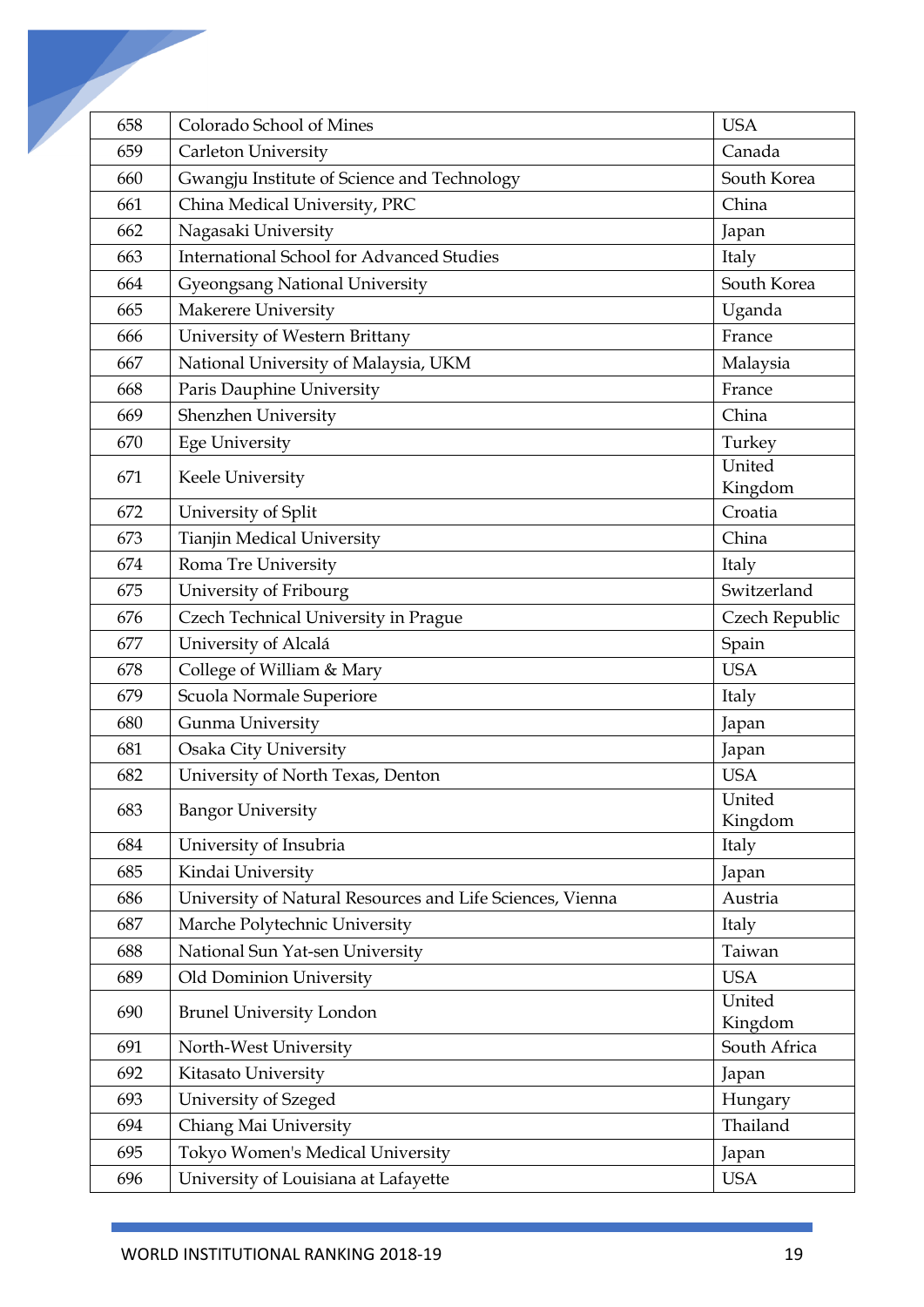| 697 | University of Eastern Piedmont                     | Italy          |
|-----|----------------------------------------------------|----------------|
| 698 | Tokai University                                   | Japan          |
| 699 | National University of Córdoba                     | Argentina      |
| 700 | University of Sassari                              | Italy          |
| 701 | New Mexico State University                        | <b>USA</b>     |
| 702 | Kagoshima University                               | Japan          |
| 703 | <b>INSA Lyon</b>                                   | France         |
| 704 | University of Ioannina                             | Greece         |
| 705 | University of Málaga                               | Spain          |
| 706 | University of the Balearic Islands                 | Spain          |
| 707 | East Carolina University                           | <b>USA</b>     |
| 708 | University of South Bohemia in České Budějovice    | Czech Republic |
| 709 | Adam Mickiewicz University in Poznań               | Poland         |
| 710 | University Paris-Est Créteil                       | France         |
| 711 | University of Johannesburg                         | South Africa   |
| 712 | University of Hohenheim                            | Germany        |
| 713 | University of Kaiserslautern                       | Germany        |
| 714 | Nicolaus Copernicus University in Toruń            | Poland         |
| 715 | Northeast Normal University                        | China          |
| 716 | Central China Normal University                    | China          |
| 717 | Southern Methodist University                      | <b>USA</b>     |
| 718 | University of Akron                                | <b>USA</b>     |
| 719 | Örebro University                                  | Sweden         |
| 720 | <b>Portland State University</b>                   | <b>USA</b>     |
| 721 | Shahid Beheshti University of Medical Sciences     | Iran           |
| 722 | Federal University of Ceará                        | <b>Brazil</b>  |
| 723 | American University of Beirut                      | Lebanon        |
| 724 | Metropolitan Autonomous University                 | Mexico         |
| 725 | Tampere University of Technology                   | Finland        |
| 726 | University of North Carolina at Charlotte          | <b>USA</b>     |
| 727 | Jichi Medical University                           | Japan          |
| 728 | <b>Binghamton University</b>                       | <b>USA</b>     |
| 729 | Yunnan University                                  | China          |
| 730 | University of Veterinary Medicine Vienna           | Austria        |
| 731 | Babeș-Bolyai University                            | Romania        |
| 732 | Medical University of Warsaw                       | Poland         |
| 733 | University of Salento                              | Italy          |
| 734 | Paris 13 University                                | France         |
| 735 | Miguel Hernández University of Elche               | Spain          |
| 736 | University of Córdoba, Spain                       | Spain          |
| 737 | Ulsan National Institute of Science and Technology | South Korea    |